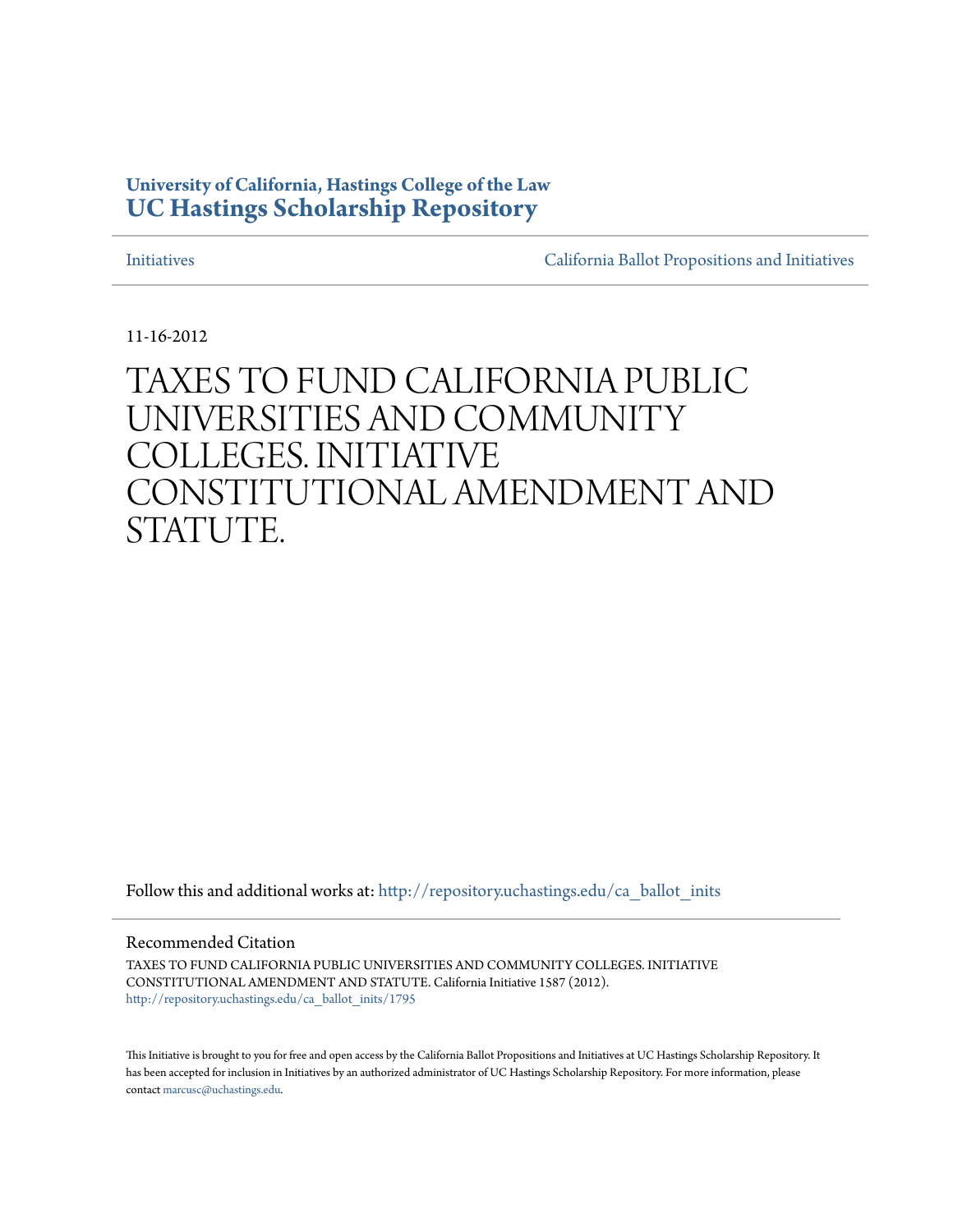

**DEBRA BOWEN** I SECRETARY OF STATE STATE OF CALIFORNIA IELECTIONS **1500 11th Street, 5th F100r ISacramento, CA 9S8141TeI (916) 657-21661 Fax (916) 653-3214 lwww,sos.ca.gov** 

November 19, 2012

County Clerk/Registrar of Voters (CC/ROV) Memorandum #12313

TO: All County Clerks/Registrars of Voters and Proponent

FROM: atherine Mont **comery Initiative Program Manager** 

RE: Initiative: 1587, Related to Taxes

Pursuant to Elections Code section 9004 (c), we transmit herewith a copy of the Title and Summary prepared by the Attorney General on a proposed initiative **measure entitled:** 

## **TAXES TO FUND CALIFORNIA PUBLIC UNIVERSITIES AND COMMUNITY COLLEGES. INITIATIVE CONSTITUTIONAL AMENDMENT AND STATUTE.**

The proponent of the above-named measure is:

**Jesse Lucas**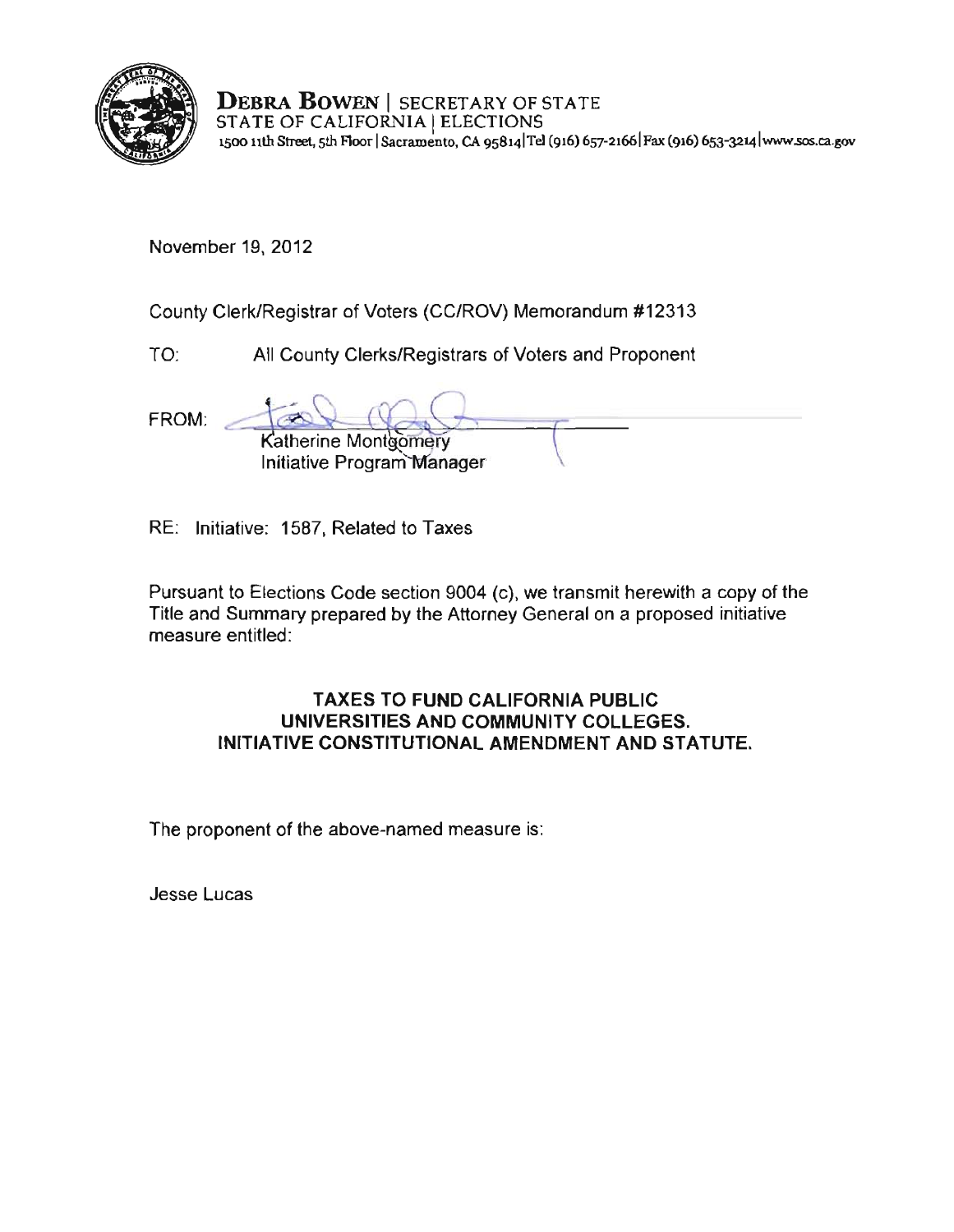## **#1587**

## **TAXES TO FUND CALIFORNIA PUBLIC UNIVERSITIES AND COMMUNITY COLLEGES. INITIATIVE CONSTITUTIONAL AMENDMENT AND STATUTE.**

# **CIRCULATING AND FILING SCHEDULE**

| 1. |                            |                                                                                                                                                                                                                                                                                                                   |  |
|----|----------------------------|-------------------------------------------------------------------------------------------------------------------------------------------------------------------------------------------------------------------------------------------------------------------------------------------------------------------|--|
|    |                            | California Constitution, Article II, Section 8(b)                                                                                                                                                                                                                                                                 |  |
| 2. |                            |                                                                                                                                                                                                                                                                                                                   |  |
| 3. | <b>Petitions Sections:</b> |                                                                                                                                                                                                                                                                                                                   |  |
|    |                            | a. First day Proponent can circulate Sections for                                                                                                                                                                                                                                                                 |  |
|    |                            | b. Last day Proponent can circulate and file with the county.<br>All sections are to be filed at the same time within each<br>county. (Elections Code §§ 9014, 9030(a))Monday, 04/15/13                                                                                                                           |  |
|    |                            | c. Last day for county to determine total number of<br>signatures affixed to petitions and to transmit total<br>to the Secretary of State (Elections Code § 9030(b))Thursday, 04/25/13                                                                                                                            |  |
|    |                            | (If the Proponent files the petition with the county on a date prior to<br>04/15/13, the county has eight working days from the filing of the petition<br>to determine the total number of signatures affixed to the petition and to<br>transmit the total to the Secretary of State) (Elections Code § 9030(b).) |  |
|    |                            | d. Secretary of State determines whether the total number<br>of signatures filed with all county clerks/registrars of<br>voters meets the minimum number of required signatures                                                                                                                                   |  |
|    |                            | e. Last day for county to determine total number of qualified<br>voters who signed the petition, and to transmit certificate<br>with a blank copy of the petition to the Secretary of State                                                                                                                       |  |

**,. Date varies based on the date of county receipt.**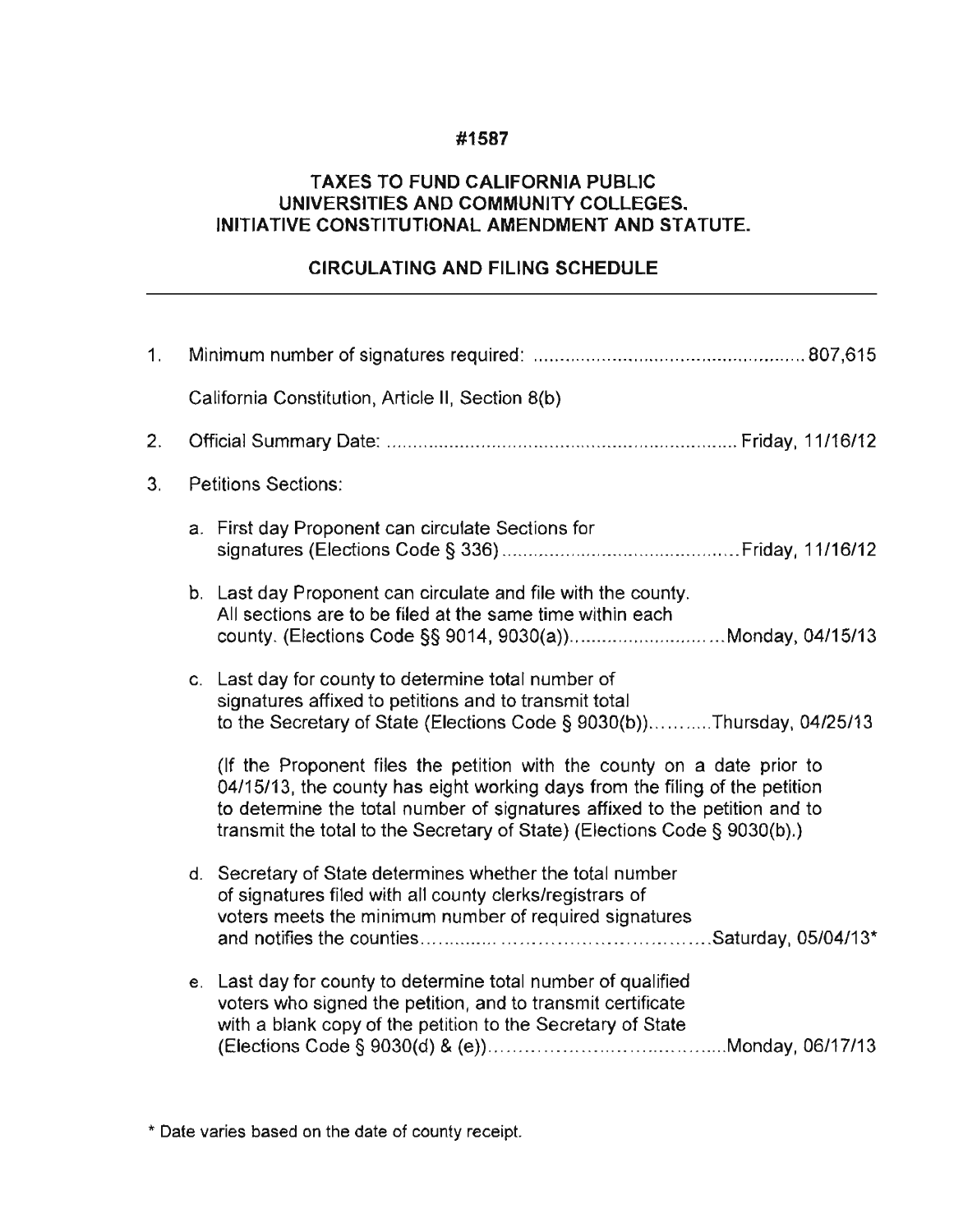(If the Secretary of State notifies the county to determine the number of qualified voters who signed the petition on a date other than *05/04/13,* the last day is no later than the thirtieth working day after the county's receipt of notification). (Elections Code § 9030(d) & (e).)

- f. If the signature count is more than 888,377 or less than 767,235 then the Secretary of State certifies the petition as qualified or failed, and notifies the counties. If the signature count is between 767,235 and 888,377 inclusive, then the Secretary of State notifies the counties using the random sampling technique to determine the validity of all signatures (Elections Code § 9030(f) & (g); 9031(a))........Thursday, 06/27/13\*
- g. Last day for county to determine actual number of all qualified voters who signed the petition, and to transmit certificate with a blank copy of the petition to the Secretary of State. (Elections Code § 9031 (b) & (c)) ............ ................................. Friday, *08/09/13*

(If the Secretary of State notifies the county to determine the number of qualified voters who have signed the petition on a date other than *06/27/13,* the last day is no later than the thirtieth working day after the counly's receipt of notification.) (Elections Code § 9031(b) & (c).)

h. Secretary of State certifies whether the petition has been signed by the number of qualified voters required to declare the petition sufficient (Elections Code §§ 9031(d), 9033) .. . Tuesday, *08/13/13'* 

**\*Date varies based on the date of county receipt.**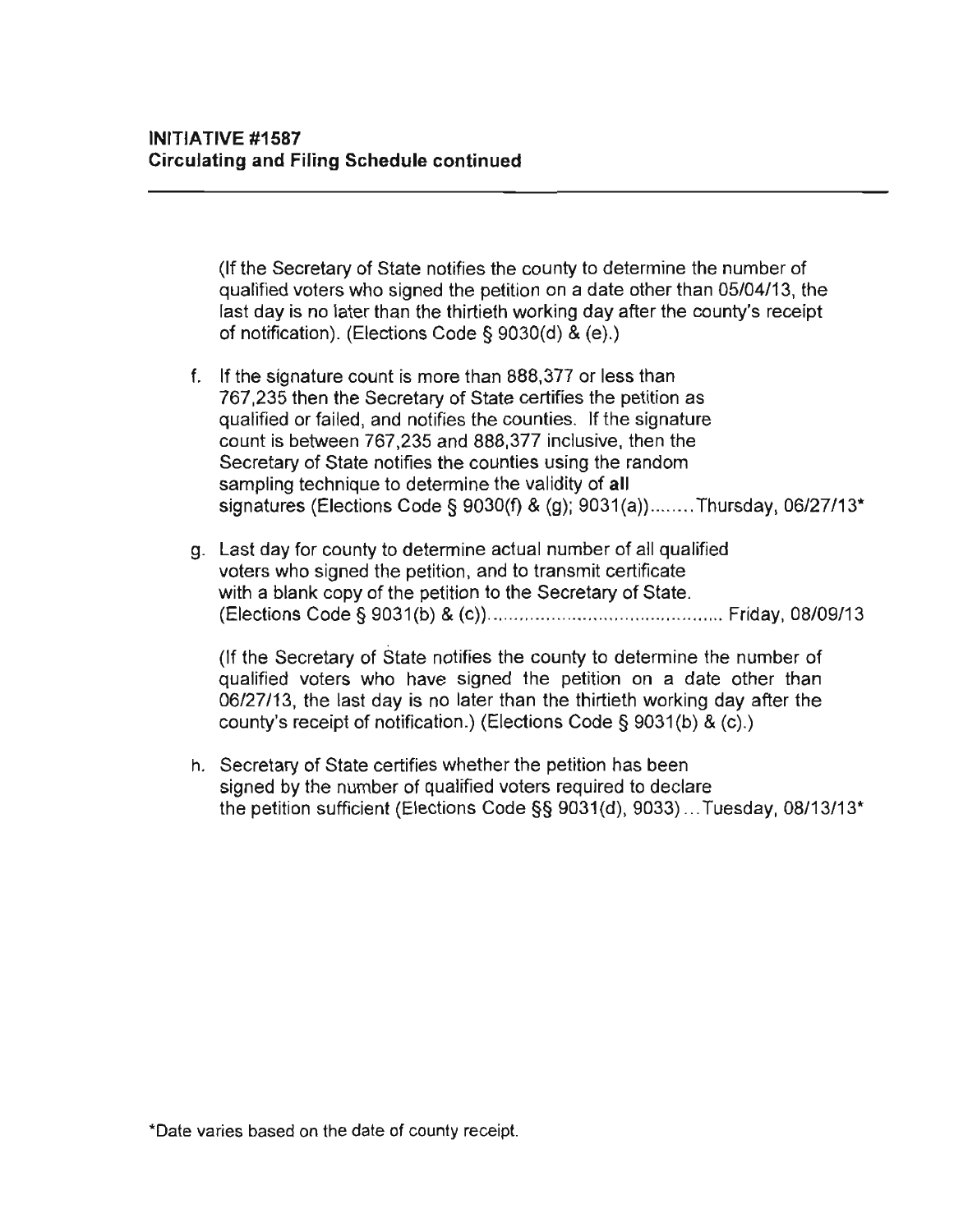- California law prohibits the use of signatures, names and addresses gathered on initiative petitions for any purpose other than to qualify the initiative measure for the ballot. This means that the petitions cannot be used to create or add to mailing lists or similar lists for any purpose, **including** fundraising **or requests for support. Any such misuses**  constitutes a crime under California law. Elections Code § 18650; Bilofsky v. Deukmejian (1981) 124 Cal.App.3d 825, 177 Cal.Rptr. 621; 63 Ops.Cal.Atty.Gen. 37 (1980).
- Please refer to Elections Code §§ 100, 101, 104, 9008, 9009, 9013, 9021, and 9022 for appropriate fonmat and type consideration in printing, typing and otherwise preparing your initiative petition for circulation and signatures. Please send a copy of the petition after you have it printed. This copy is not for our review or approval, but to supplement our file.
- Your attention is directed to the campaign disclosure requirements of the **Political Reform Act of 1974,** Government Code section 81000 et seq.
- When writing or calling state or county elections officials, provide the official title of the initiative which was prepared by the Attorney General. Use of this title will assist elections officials in referencing the proper file.
- When a petition is presented to the county elections official for filing by someone other than the proponent, the required authorization shall include the name or names of the persons filing the petition.
- When filing the petition with the county elections official, please provide a blank petition for elections official use.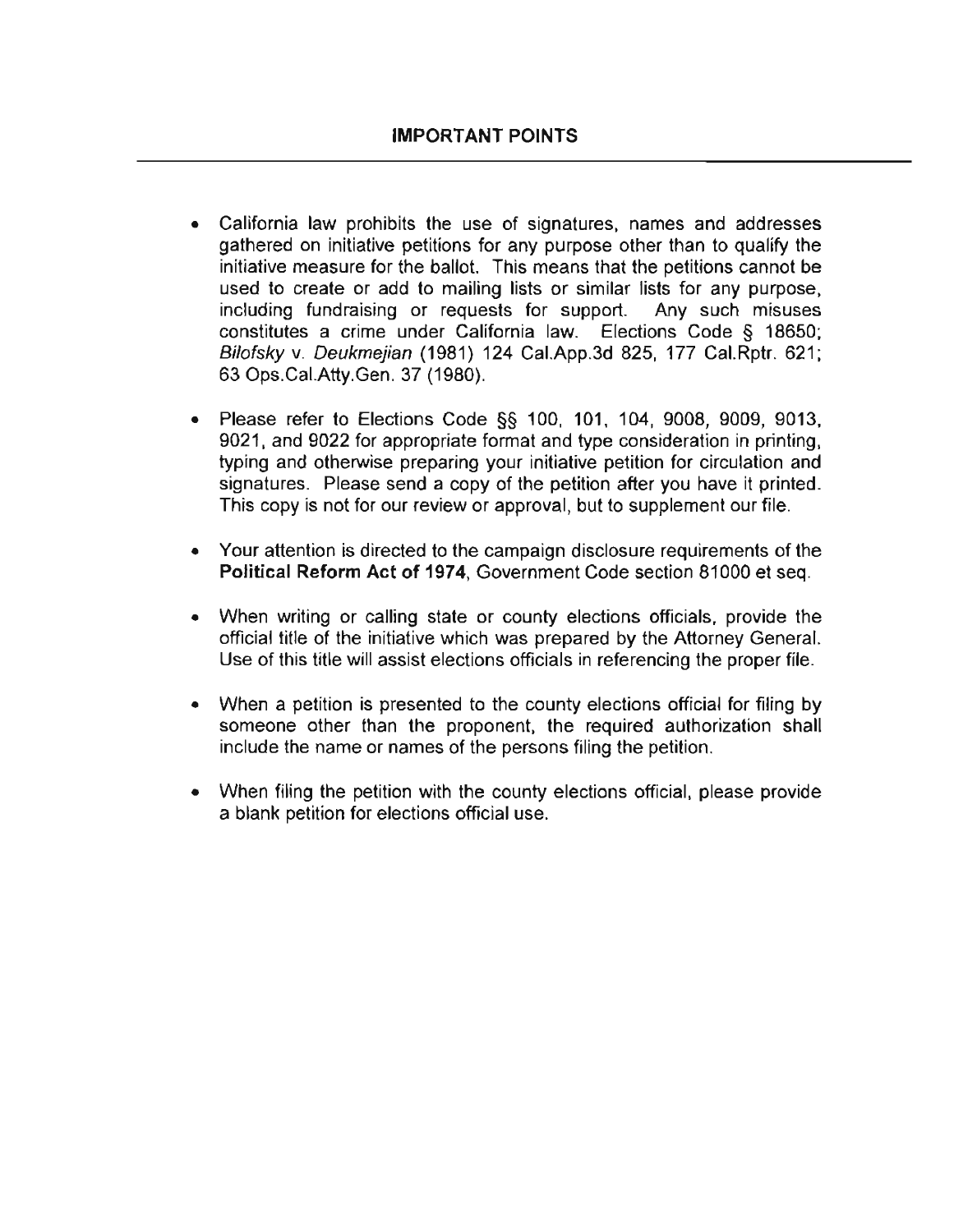*Attorney General DEPARTMENT OF JUSTICE* 

1300 I STREET, SUITE 125 P.O. BOX 944255 SACRAMENTO, CA 94244-2550

Public: (916) 445-9555<br>Telephone: (916) 445-4752 Facsimile: 916 324·8835 E-Mail: Ashley.Johansson@doj.ca.gov

. November 16, 2012

The Honorable Debra Bowen.<br>Secretary of State MOV 1 6 2012 NOV 1 6 2012 3:49 PM<br>
Secretary of State<br>
Office of the Secretary of State<br>
Office of the Secretary of State 1500 11th Street, 5th Floor Sacramento, CA 95814 Exercitary of State<br>
Secretary of State<br>
eet, 5th Floor<br>
CA 95814<br>
Ms. Katherine Montgomery<br>
Elections Analyst<br>
Elections Analyst

Attention: Ms. Katherine Montgomery

Dear Secretary Bowen:

Pursuant to Elections Code section 9004, you are hereby notified that on this day we sent our title and summary for the following proposed initiative to the proponent:

12-0015, "College and University Funding and Accountability Act"

A copy of that title and swnmary and text of the proposed initiative is enclosed. Please contact me if you have questions. Thank you.

Sincerely,

MM

ASHLEY JOHANSSON Initiative Coordinator

For **KAMALA D. HARRIS** Attorney-General

cc: Jesse Lucas

FILED In the office of the Secretary of State of the Stale of California

Debra Bowen, Secretary of State<br>W. Deputy Secretary of State

**Deby**<br>...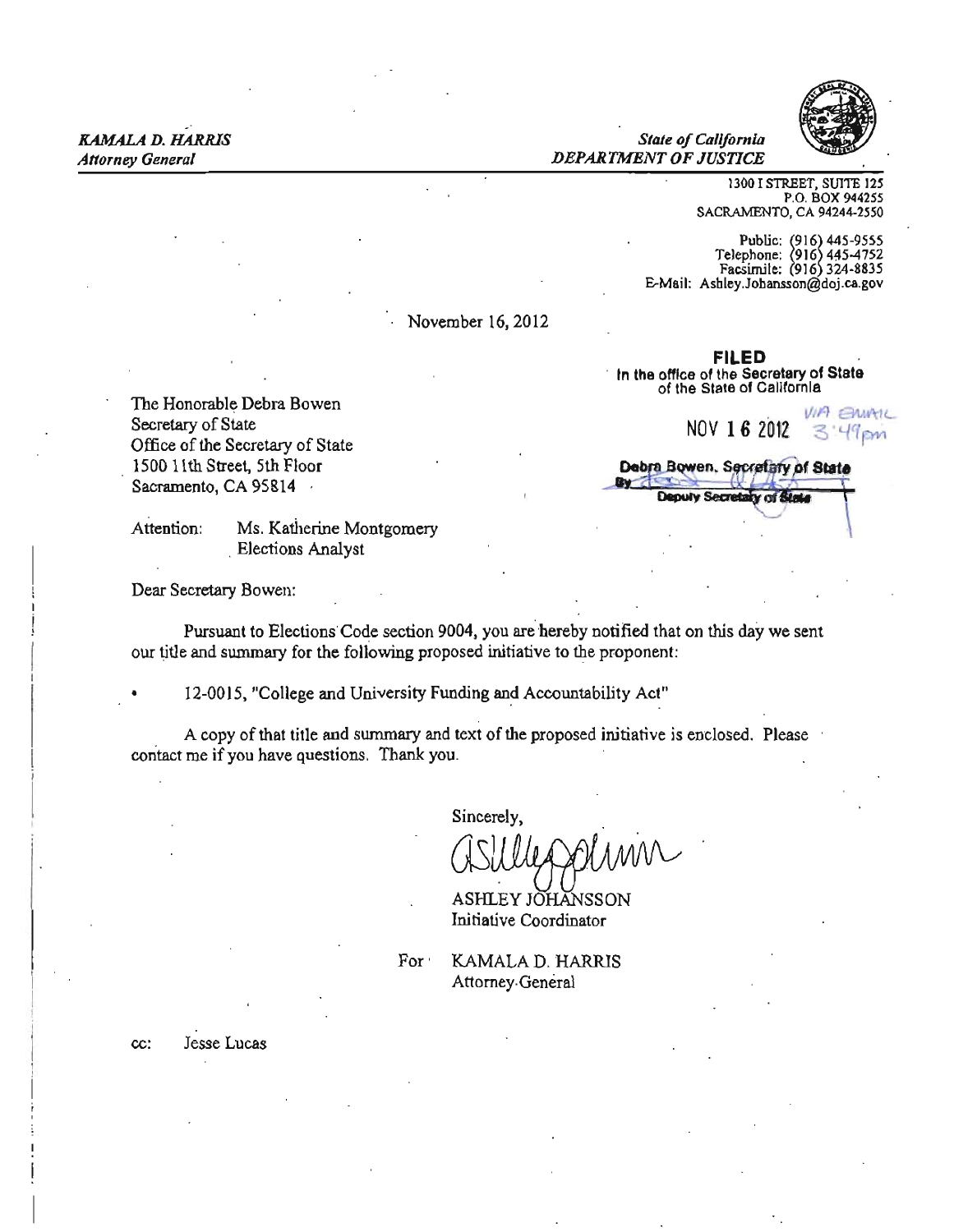The Attorney General of California has prepared the following title and summary of the chief purpose and points of the proposed measure:

### TAXES TO FUND CALIFORNIA PUBLIC UNIVERSITIES AND COMMUNITY

#### COLLEGES. INITIATIVE CONSTITUTIONAL AMENDMENT AND STATUTE.

Imposes new taxes on gasoline and diesel fuel (\$0.025 per gallon), alcohol (\$0.05-\$1.65 per gallon), and cigarettes (\$0.0125 each); raises vehicle license fees by 0.5% of vehicle market value. Allocates new revenues 80% to University of California and California State University, 20% to California Community Colleges. Maintains state funding for higher education at or above 2009-2010 levels and student financial aid at or above 2010-2011 levels. Caps student tuition and systemwide fees at 2009-2010 levels. Creates joint commission to recommend cost efficiencies in higher education. Summary of estimate by Legislative Analyst and Director of Finance of fiscal impact on state and local government: Additional state tax revenues from increases in various taxes of about \$2.2 billion annually that would be dedicated to public universities and colleges. Depending on whether the new state tax revenues are sufficient to replace lost tuition and fee revenues (due to lower student tuition and fee levels), unknown effect on total funding for public universities and colleges. Depending on whether the new state tax revenues are sufficient to satisfy increased state spending requirements on public universities and colleges, unknown effects on other parts of the state budget and the state General Fund. (12-0015.)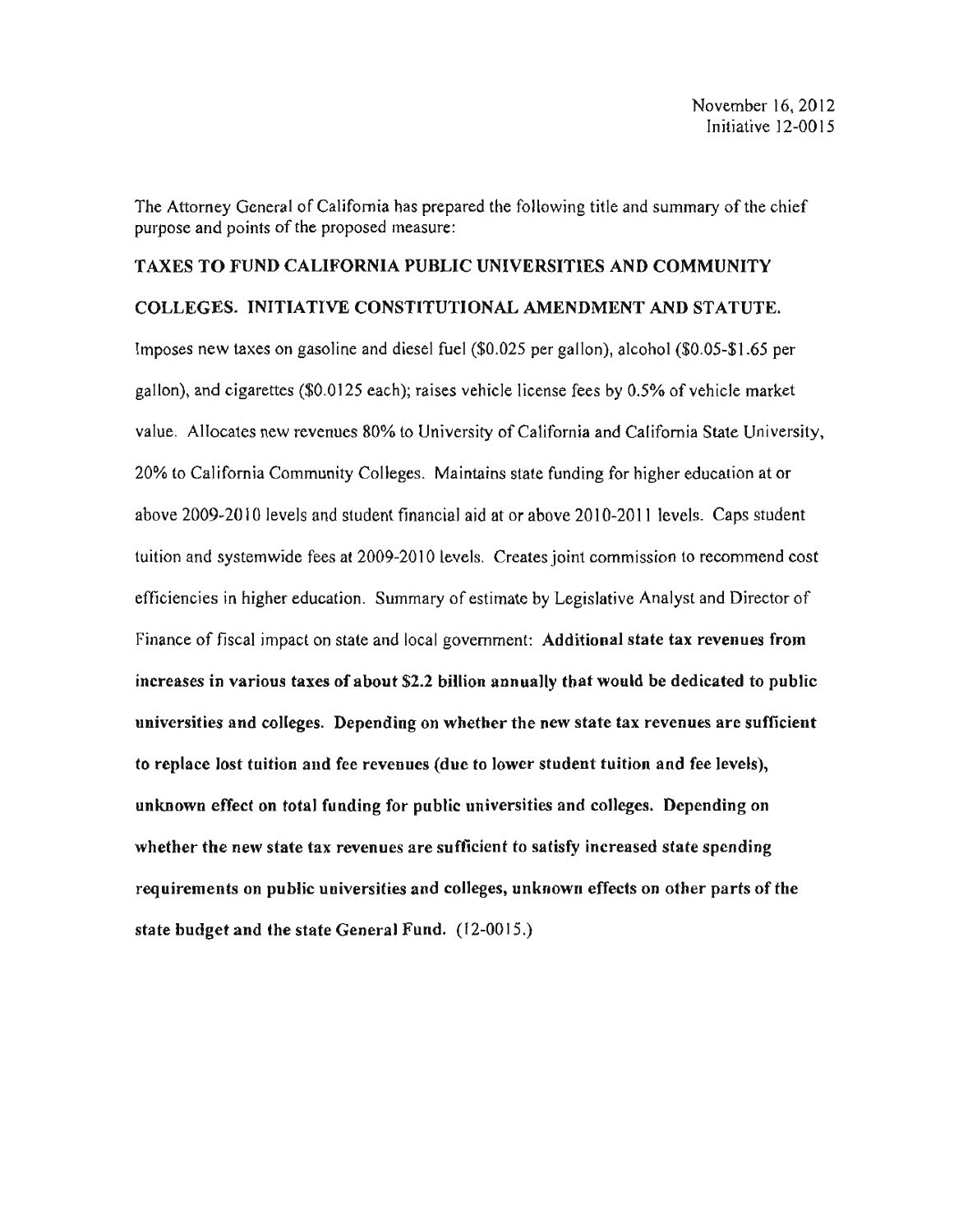Initiative Coordinator Office of the Attorney General \300 I Street Sacramento, CA 95814

化乙烯酸氢



Subject: Request for Title and Summary for Proposed Initiative

INITIATIVE COORDINATOR ATIORNEY GENERAL'S OFFICE

To the Attorney General's Initiative Coordinator,

Pursuant to Election code  $\S 9001(a)$ , if you would kindly prepare a title and summary of the attached proposed statewide ballot measure pursuant to Elections Code section 9002. The text of the measure herein entitled "College and University Funding and Accountability Act," a money order for \$200.00 payable to the State of California, my signed statements, pursuant to Elections Code §9608 and §9001(b}, and the address at which I am registered to vote are included with this letter. I am the sole proponent involved. Thank you for your consideration and time.

 $\mathcal{A}=\mathcal{A}^{\text{H}}$  , and  $\mathcal{I}=\mathcal{I}^{\text{H}}$  , and  $\mathcal{I}^{\text{H}}$ ta San Thank you, 1988 - 83 Miles  $\mathcal{L}_{\mathcal{M}}$  , and the  $\mathcal{L}_{\mathcal{M}}$  is a subsequently defined by the second conditions.  $9/20/12$ 

Jesse Lucas

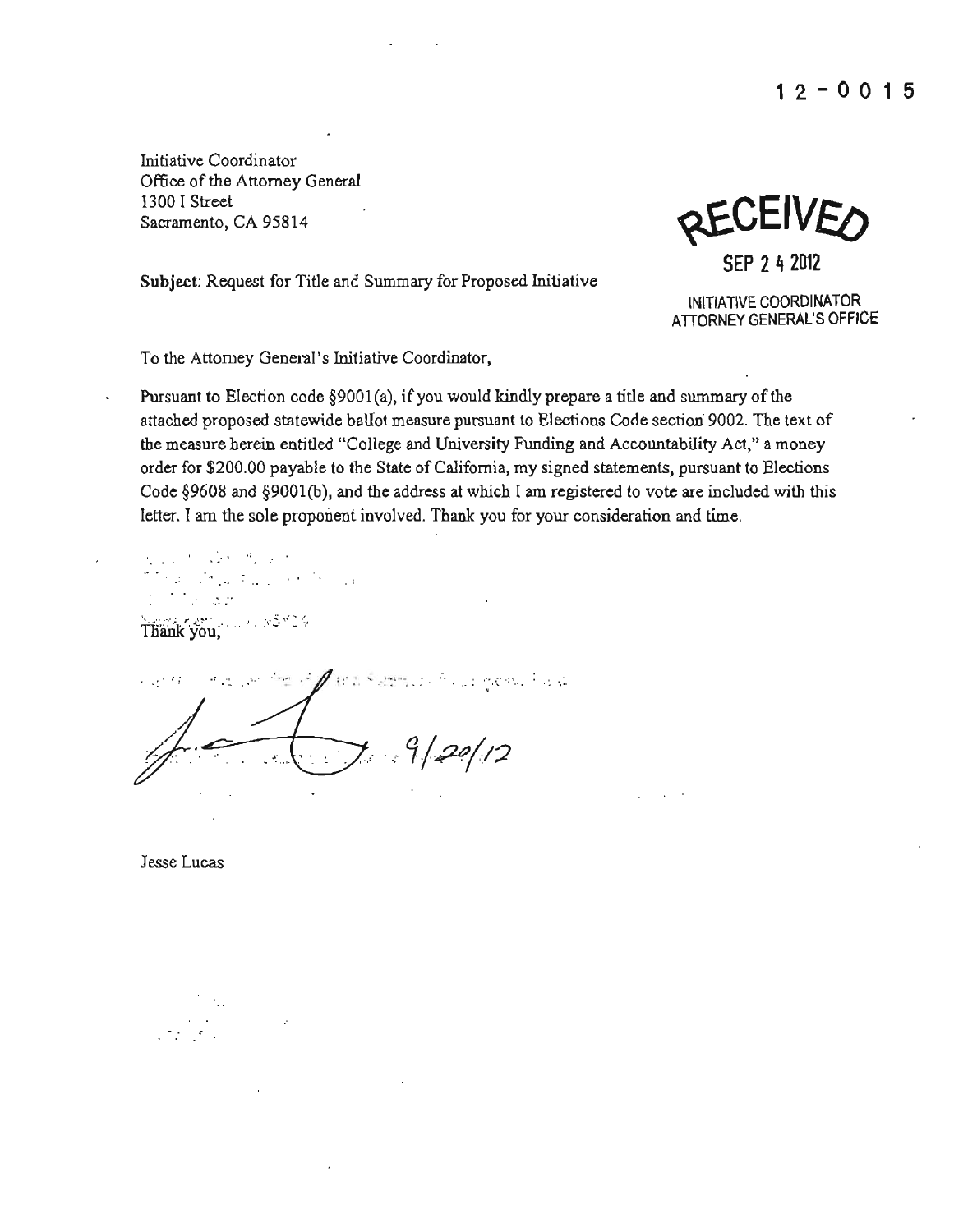## -... - .. '" \_ . .".. INITIATIVE MEASURE TO BE SUBMlITED DIRECTLY TO THE VOTERS

# 12-point Boldface<br>Type

The Attorney General of California has prepared the following title and summary of the chief purpose and points of the proposed measure:

(Here set forth the title and summary prepared by the Attorney General. This **title and summary must also be printed across the top of each page of the petition whereon signatures are to appear.)** 

### TO THE HONORABLE SECRETARY OF STATE OF CALIFORNIA

# JYpe: Roman Boldface not smaller than  $12$ -point  $\frac{1}{2}$  .  $\frac{1}{2}$  :  $\frac{1}{2}$   $\frac{1}{2}$   $\frac{1}{2}$   $\frac{1}{2}$   $\frac{1}{2}$   $\frac{1}{2}$   $\frac{1}{2}$   $\frac{1}{2}$   $\frac{1}{2}$   $\frac{1}{2}$   $\frac{1}{2}$   $\frac{1}{2}$   $\frac{1}{2}$   $\frac{1}{2}$   $\frac{1}{2}$   $\frac{1}{2}$   $\frac{1}{2}$   $\frac$

We, the undersigned, registered, qualified voters of California, residents of County (or City and County), hereby propose amendments to the Constitution of the State, the Education Code, and the Revenue and Taxation Code, relating to postsecondary education, and petition the Secretary of State to submit the same to the **voters** ofCalifornia **for their adoption or rejection at the next succeeding general election or at any special statewide election held prior to that general election or otherwise**  provided by law. The proposed constitutional amendments (full title and text ofmeasure) **read as follows:** 

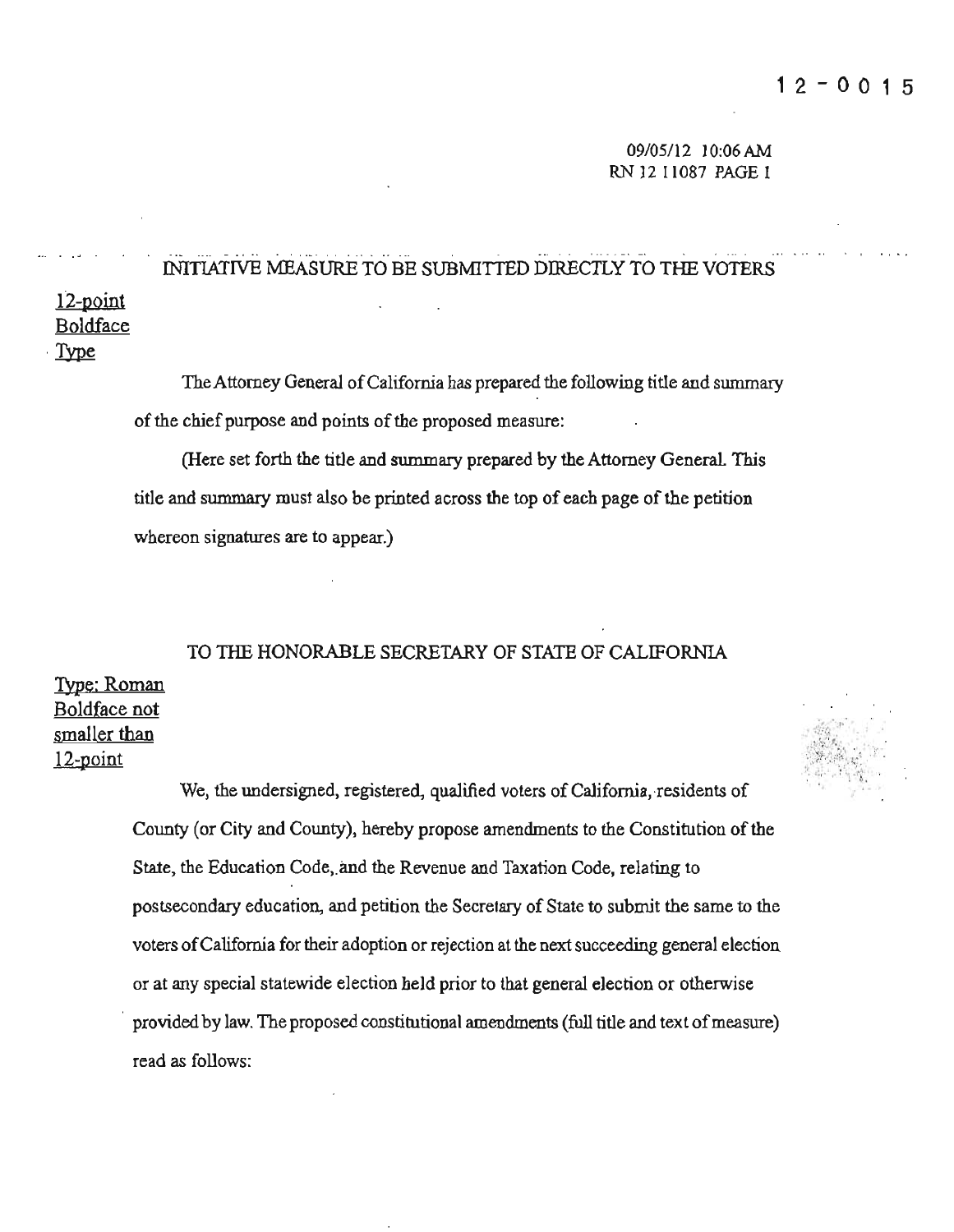$SECTION 1.$  Section 10 is added to Article IX of the California Constitution, ,< . ..",. ~ **'** to read:

Sec. 10. (a) The California Community Colleges, the California State University, **and the University ofCalifornia shall not charge tuition and mandatory systemwide fees that exceed the tuition and mandatory systemwide fees that were charged for the 2009- 10 academic year, which amount shall be adjusted annually, on each August 1, for inflation using the United States Consumer Price Index.** 

(b) The amount of state funding appropriated each fiscal year for the California Community Colleges, the California State University, and the University of California shall be equal to or greater than both of the following:

(1) The per student state funding level established for the 2009- 10 fiscal year, which shall be adjusted annually, on each August 1, for inflation using the United **States Consumer Price Index.** 

 $(2)$  The per segment state funding level established for the 2009-10 fiscal year, which shall be adjusted annually, on each August 1, for inflation using the United **States Consumer Price Index.** 

(c) Once established, student financial aid programs administered by the State **shall not be eliminated and the amount of state funding appropriated each fiscal year for those programs in existence in the 2010-11 fiscal year shaHbe equal to or greater**  than both of the following:

(I) The per student state funding level established for each of these programs for the 2010–11 fiscal year, which shall be adjusted annually, on each August 1, for **inflation using the United States Consumer Price Index.**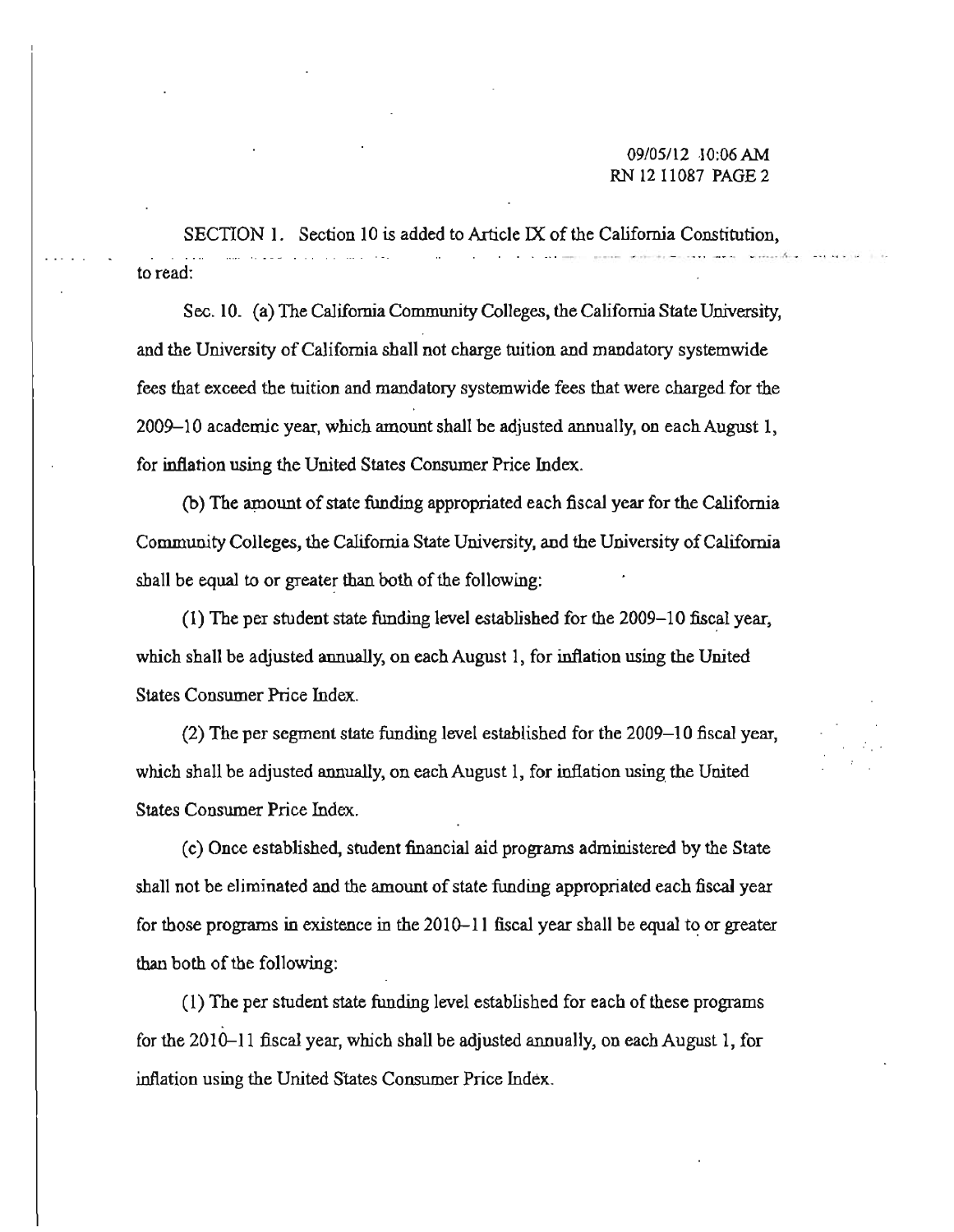(2) The overall state funding level established for each of these programs for the .," . \_.- .. .. . ..... \_. - -'" **.-** ... ",~, .... - 2010-11 fiscal year, which shall be adjusted annually, on each August 1, for inflation **using the United States Consumer Price Index.** 

SEC. 2. Section II is added to Article XIX of the California Constitution, to **read:** 

**Sec. 11. This article shall not affect or apply to taxes, interests, or penalties**  imposed pursuant to subdivision  $(c)$  of Section 7360, Section 7361.2, subdivision  $(c)$ of Section 8651, subdivision (c) of Section 60050, or Section 60050.2 of the Revenue **and Taxation Code, or any successor provisions.** 

SEC. 3. Section 60626.5 is added to the Education Code, to read:

60626.5. (a) There is in the State Treasury the Restore Public Postsecondary Education Fund.

(b) (I) Notwithstanding Section 13340 of the Government Code, all moneys in **the Restore Public Postsecondary Education Fund are hereby continuously appropriated,**  without regard to fiscal years, to the Controller for allocation as follows:

(A) Eighty percent to the California State University and the University of California proportionally based on the number of students enrolled in each of those **segments.** 

(B) 1\venty percent to the California Community Colleges.

(2) The moneys allocated pursuant to paragraph (I) shall only be used for **educational purposes of each respective segment.** 

SEC. 4. Section 66026.7 is added to the Education Code, to read: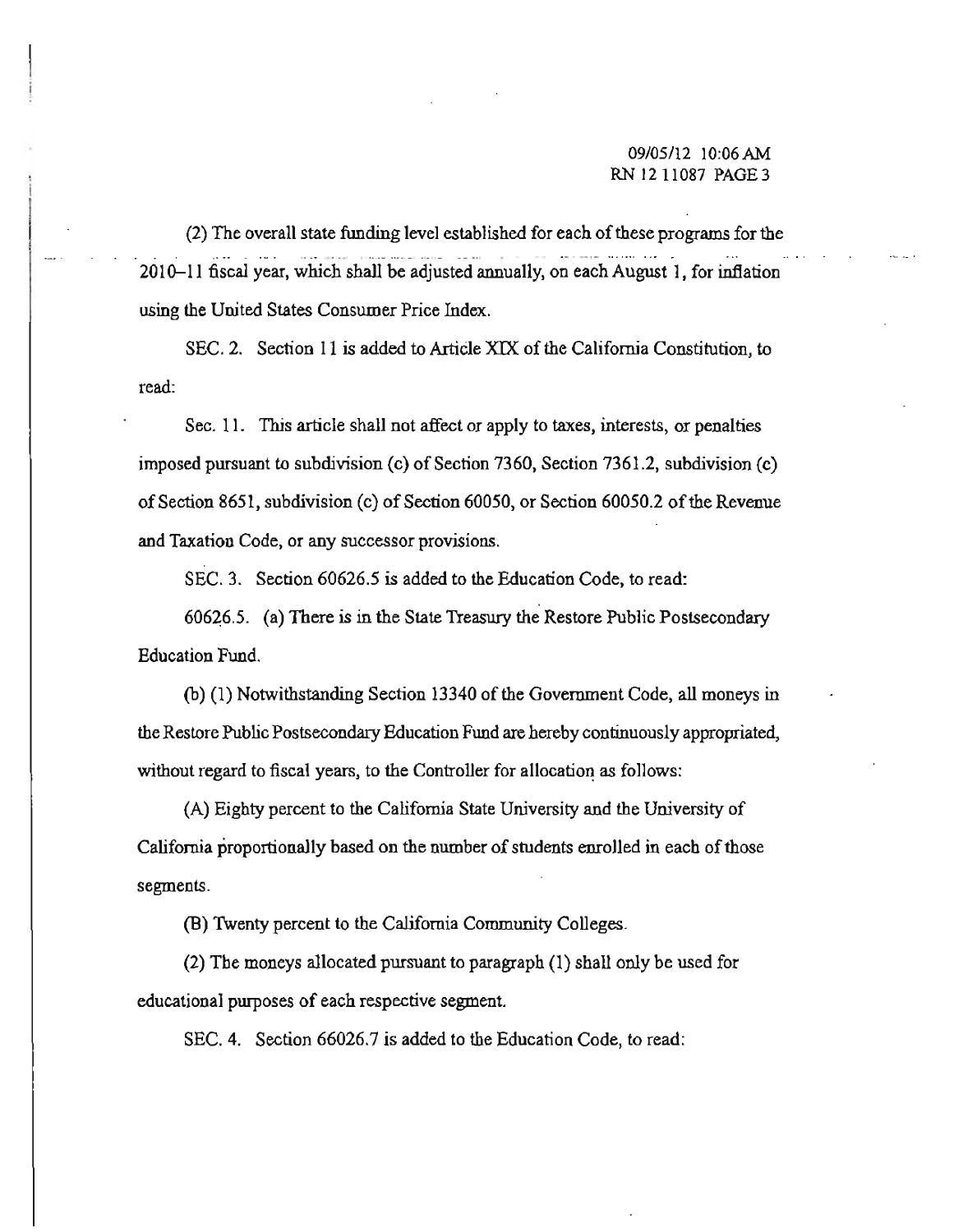66026.7. (a) The Speaker of the Assembly shall establish a joint commission **to research, hold hearings on, and propose methods for improving the cost efficiency**  ofthe California Community Colleges, the California State University, and the University of California. The joint commission shall make recommendations to improve **cost efficiency across those segments within 600 days from the operative date ofthis section.** 

(h) The joint commission shall publish its recommendations on a publicly **accessible state Internet Web site and access to this site shall be at no cost to the public.** 

(c) In compliance with applicable state and federal privacy laws, the Legislative Analyst's Office shall publish all available statistical data relating to the California Community Colleges, the California State University, and the University of California on the Internet Web site designated in subdivision (h).

SEC. 5. Section 7360 of the Revenue and Taxation Code is amended to read:

7360. (a)  $(1)$  A tax of eighteen cents (\$0.18) is hereby imposed upon each gallon offuel subject to the tax in Sections 7362, 7363, and 7364.

 $(2)$  If the federal fuel tax is reduced below the rate of nine cents  $(\$0.09)$  per gallon and federal financial allocations to this state for highway and exclusive public **mass transit guideway purposes are reduced or eliminated correspondingly. the tax**  rate imposed by paragraph (1), on and after the date of the reduction, shall be recalculated by an amount so that the combined state rate under paragraph (1) and the federal tax rate per gallon equal twenty-seven cents (\$0.27).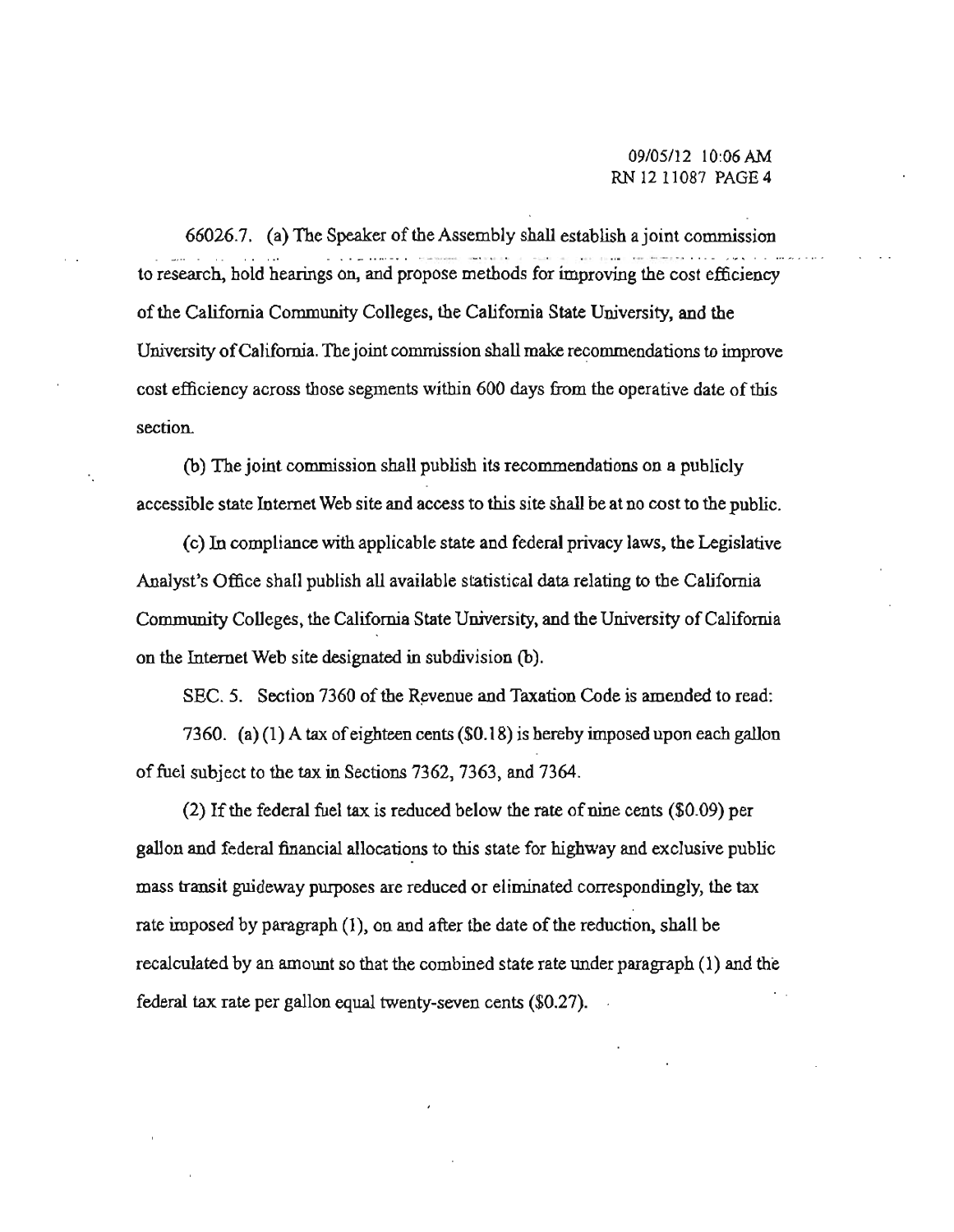(3) If any person or entity is exempt or partially exempt from the federal fuel **tax at the time of a reduction. the person or entity shall continue to be so exempt under this section.** 

 $(b)$  (1) On and after July 1, 2010, in addition to the tax imposed by subdivision **(a), a tax is hereby imposed upon each gallon cfmotor vehicle fuel, other than aviation gasoline, subject to the tax in Sections"7362, 7363, and 7364 in an amount equal to**  seventeen and three-tenths cents (\$0.173) per gallon.

 $(2)$  For the 2011-12 fiscal year and each fiscal year thereafter, the board shall, 00 or before March I ofthe fiscal year immediately preceding the applicable fiscal **year, adjust the rate in paragraph (1) in that manner as to generate an amount ofrevenue**  that will equal the amount of revenue loss attributable to the exemption provided by Section 6357.7, based on estimates made by the board, and that rate shall be effective **during the state's next fiscal year.** 

**(3) In order to maintain revenue neutrality for** ~ach **year, beginning with the rate**  adjustment on or before March 1,2012, the adjustment under paragraph (2) shall also **take into account the extent to which the actual amount ofrevenues derived pursuant to this subdivision and, as applicable, Section 7361.1, the revenue loss attributable to**  the exemption provided by Section 6357.7 resulted in a net revenue gain or loss for **the fiscal year ending prior to the rate adjustment date on or before March 1.** 

(4) The intent of paragraphs  $(2)$  and  $(3)$  is to ensure that the act adding this **subdivision and Section 6357.7 does not produce a net revenue gain in state taxes.** 

**(c) On and after the operative date of the measure adding this subdivision. in**  addition to the tax imposed by subdivisions (a) and (b), a tax is hereby imposed upon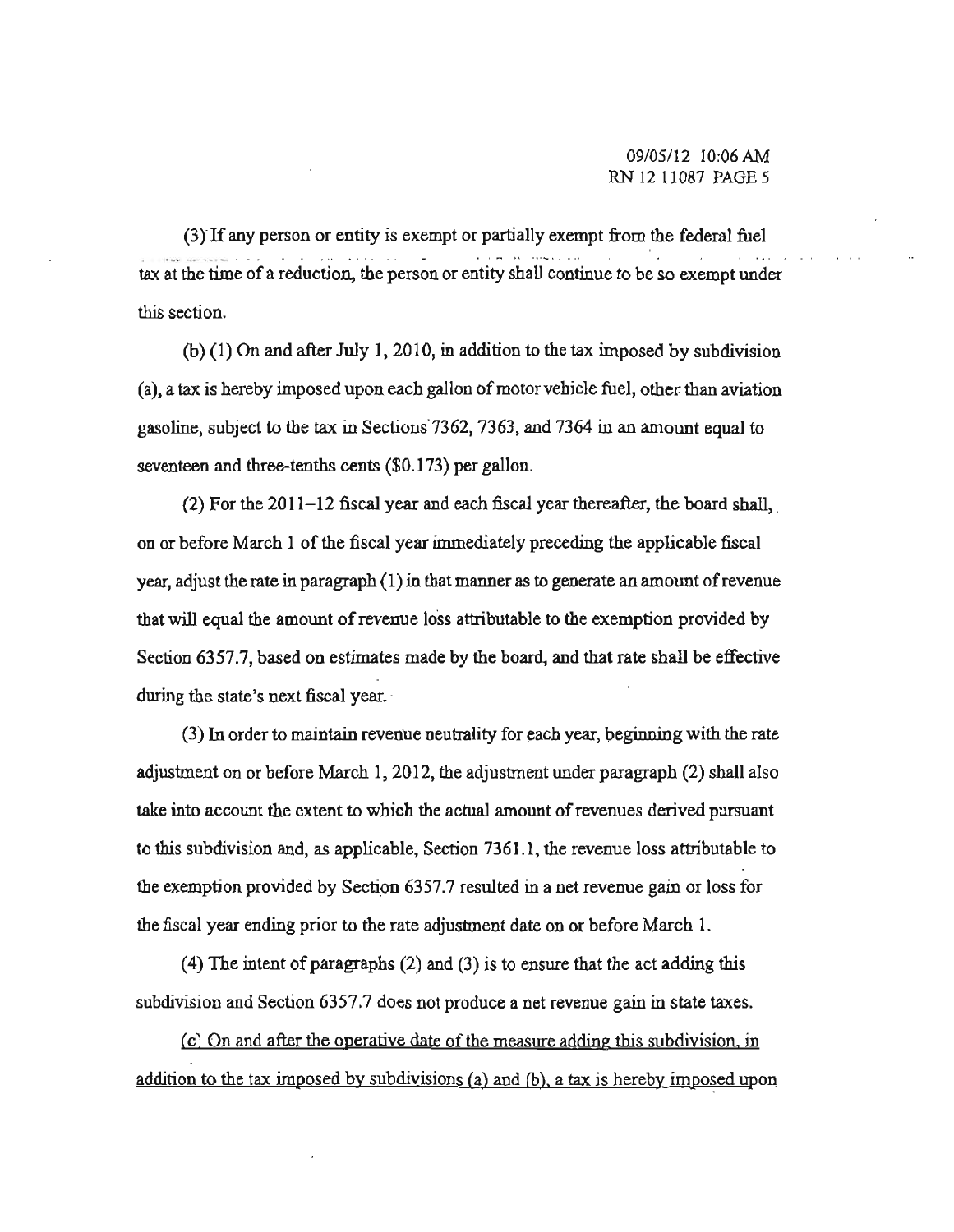**each gallon** of motor **vehicle fuel. other than aviation gasoline. subject to the tax in**  Sections 7362. 7363. and 7364 in an amount equal to two and one-half cents (\$0.025) per gallon.

SEC. 6. Section 7361.2 is added to the Revenue and Taxation Code, to read:

7361.2. (a) For the privilege of storing for the purpose of sale, each blender, **wholesaler, and retailer owning 1,000 gallons or more** oftax-paid **motor vehicle fuel. other than aviation gasoline, on the operative date ofthe measure adding this section,**  shall pay a storage tax equal to the increase that occurred in the rate of tax pursuant to **subdivision (c)** ofSection **7360 on each gallon** oftax-paid **motor vehicle fuel in storage according to the volumetric measure thereof.** 

(b) For purposes of subdivision  $(a)$ :

(I) "Owning" means having title to the motor vehicle fuel.

**(2) "Retailer" means aperson that sells motor vehicle fuel in this state to a person** ( **that subsequently uses the motor vehicle fuel.** 

**(3) "Storing" includes the possession in a storage facility, except an approved tenninal or refinery, or a container of any kind, including railroad tank cars and truck or trailer cargo tanks,** of tax-paid **motor vehicle fuel as well as the tax-paid motor vehicle fuel purchased from and invoiced by the seller prior to the operative date of**  the measure adding this paragraph and in transit on that date.

**(4)** "Wholesaler'~ **means a person that sells motor vehicle fuel in this state for resale to a retailer or to a person that is not a retailer and subsequently uses the motor**  vehicle fuel.

SEC. 7. Section 8351.1 is added to the Revenue and Taxation Code, to read: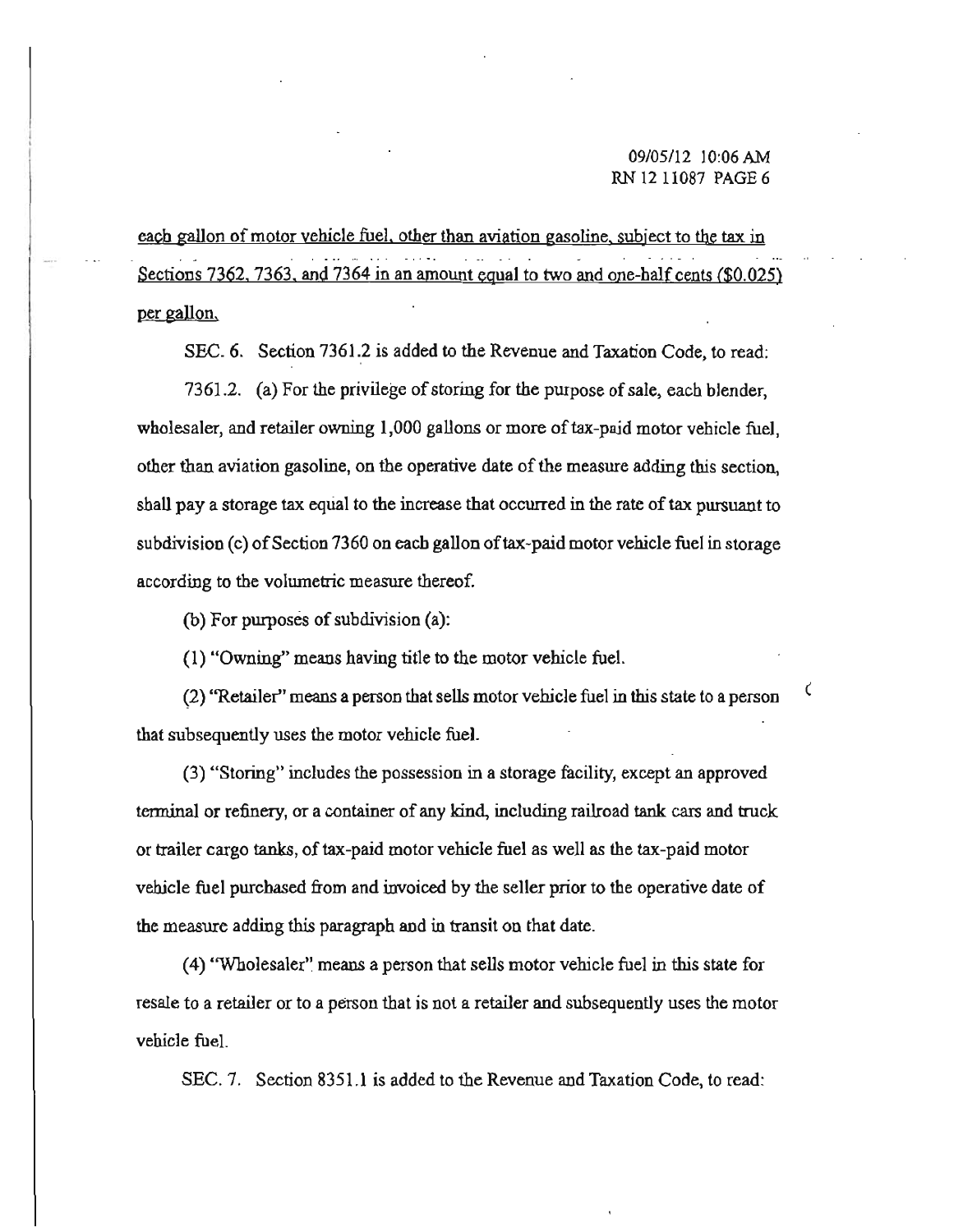8351.1. Notwithstanding Section 8351, all revenues, less refunds and costs of -. - . " ... ... - .. **administration, derived from the taxes imposed pursuant to subdivision (c) of Section**  7360 and Section 7361.2 shall be deposited in the Restore Public Postsecondary Education Fund, as established pursuant to Section 60626.5 of the Education Code.

SEC. 8. Section 8651 of the Revenue and Taxation Code is amended to read:

8651. (a) An excise tax is hereby imposed for the use of fuel at the following **rate per gallon:** 

(I) Fourteen cents (\$0.14) during 1990, on and after August 1.

(2) Fifteen cents (\$0.15) during 1991.

(3) Sixteen cents (\$0.16) during 1992.

(4) Seventeen cents (\$0.17) during 1993.

(5) Eighteen cents (\$0.18) on and after January I, 1994.

(b) If the federal fuel tax is reduced below the rate of fifteen cents  $(\$0.15)$  per **gallon and federal financial allocations to this state for highway and exclusive public mass transit guideway purposes are reduced or eliminated correspondingly, the tax**  rate imposed by this section, on and after the date of the reduction, shall be increased by an amount so that the combined state and federal tax rate per gallon equals the following:

(I) Twenty-nine cents (\$0.29) during 1990, on and after August 1.

(2) Thirty cents (\$0.30) during 1991.

(3) Thirty-one cents (\$0.31) during 1992.

(4) Thirty-two cents (\$0.32) during 1993.

(5) Thirty-three cents (\$0.33) on and after January 1,1994.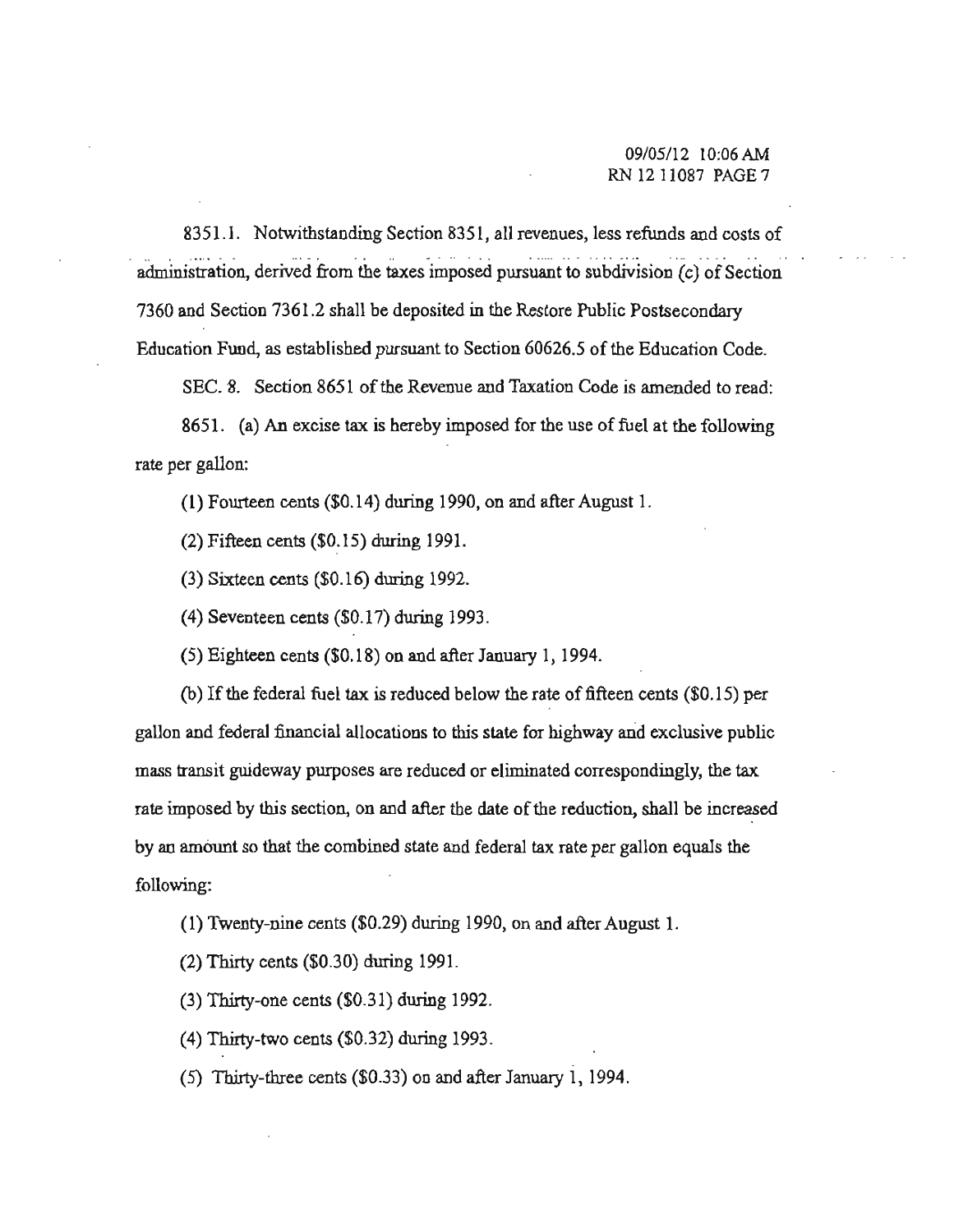**(c) On and after the operative date** of the **measure adding this subdivision. in**  addition to the tax imposed by subdivisions (a) and (b), an excise tax is hereby imposed for the use of fuel. at the rate of two and one-half cents (\$0.025) per gallon.

 $\leftrightarrow$ 

(d) If any person or entity is exempt or partially exempt from the federal fuel **tax at the time of a reduction, the person or entity shall continue to be exempt under this section.** 

SEC. 9. Section 9301.1 is added to the Revenue and Taxation Code, to read:

9301.1. Notwithstanding Section 9301, all revenues, less refunds and costs of **administration, derived from the taxes imposed pursuant to subdivision (c) of Section**  8651 shall be deposited in the Restore Public Postsecondary Education Fund, as established pursuant to Section 60626.5 of the Education Code.

SEC. 10. Section 10752.3 is added to the Revenue and Taxation Code, to read:

**10752.3.** (a) On and after the operative date of the measure adding this section, **in addition"to the** annual license **fee for a vehicle, other than acommercial motor vehicle**  described in Section 9400.1 of the Vehicle Code, imposed pursuant to Sections 10752 and  $10752.1$ , a sum equal to 0.5 percent of the market value of the vehicle as determined by the department shall be added to that annual fee.

(b) Notwithstanding Chapter 5 (commencing with Section 11001) or any other **law to the contrary, all revenues (including penalties), less refunds, derived from fees**  imposed pursuant to subdivision (a) shall be deposited in the Restore Public Postsecondary Education Fund, as established pursuant to Section 60626.5 of the **Education Code.**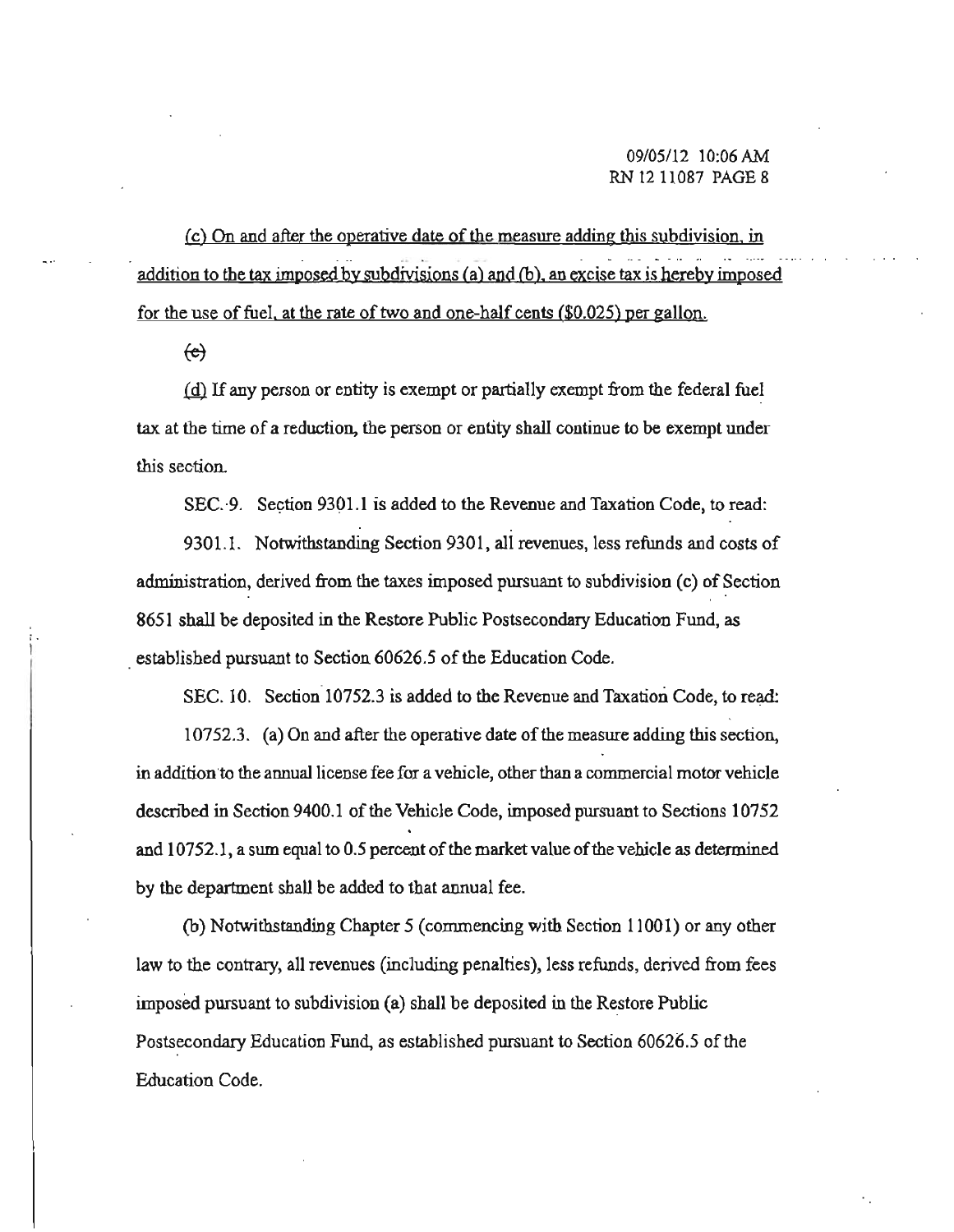SEC. 11. Section 30104 of the Revenue and Taxation Code is amended to read: 30104. The taxes imposed by this part shall not apply to the sale of cigarettes **or tobacco products by a distributor to a common carner engaged in interstate or foreign passenger service or to a person authorized to sell cigarettes or tobacco products on**  the facilities of the carrier. Whenever cigarettes or tobacco products are sold by **distributors to common carriers engaged in interstate or foreign passenger service for use or sale on facilities of the carriers, or to persons authorized to sell cigarettes or**  tobacco products on those facilities, the tax imposed by Seetions 30101, 30123, and **30131.2** under this part shall not be levied with respect to the sales of the cigarettes or **tobacco products by the distributors, but a tax is hereby levied upon the carriers or upon the persons authorized to sell cigarettes or tobacco products on the facilities of the carriers, as the case may be, for the privilege of making sales in California at the**  same rate as set forth in Sections 30101, 30123, and 30131.2 under this part. Those common carriers and authorized persons shall pay the tax imposed by this section and file reports with the board, as provided in Section 30186.

SEC. 12. Section 30108 of the Revenue and Taxation Code is amended to read:

30108. (a) Every distributor engaged in business in this state and selling or **accepting orders for cigarettes or tobacco products with respect to the sale of which**  the tax imposed by Sections 30101, 30123, and 30131.2 under this part is inapplicable **shall, at the time of making the sale or accepting the order or, if the purchaser is not then obligated to pay the tax with respect to his or her distribution** of the **cigarettes or tobacco products, at the time the purchaser becomes so obligated, cal1ect the tax from**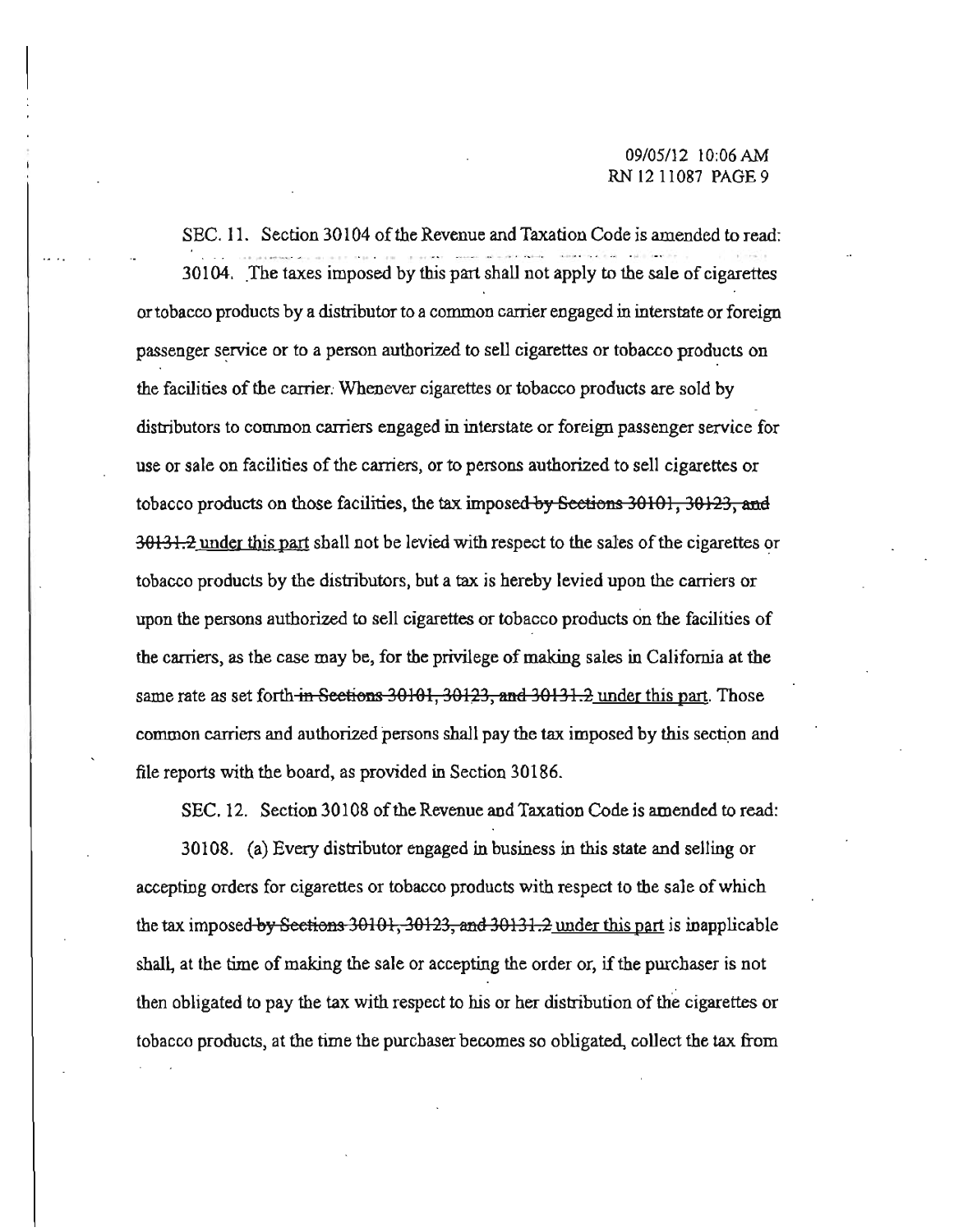**the purchaser, if the purchaser is other than a licensed distributor, and shall give to the purchaser a receipt therefor in the manner and form prescribed by the board.** 

(b) Every person engaged in business in this state and making gifts of untaxed **cigarettes or tobacco products as samples with respect to which the tax imposed-by**  Sections 30101, 30123, and 30131.2 under this part is inapplicable shall, at the time ofmaking the gift or, if the doriee is not then obligated to pay the tax with respect to his or her distribution of the cigarettes or tobacco products, at the time the donee **becomes so obligated, collect the tax from the donee,** ifthe **donee is other than a licensed distributor, and shall give the donee areceipt therefor in the manner and form prescribed by the board. This section shall DOt apply to'those distributions ofcigarettes' or tobacco products which are exempt from tax under Section 30105.5.** 

(c) "Engaged in business in the state" means and includes any of the following:

(1) Maintaining, occupying, or using, permanently or temporarily, directly or **indirectly, or through a subsidiary, or agent, by whatever name called, an office, place**  of distribution, sales or sample room or place, warehouse or storage place, or other place of business.

**(2) Having any representative, agent, salesperson, canvasser or solicitor operating**  in this state under the authority of the distributor or its subsidiary for the purpose of **selling, delivering, or the taking of orders for cigarettes or tobacco products.** 

(d) The taxes required to be collected by this section constitute debts owed by **the distributor, or other person required to collect the taxes, to the state.**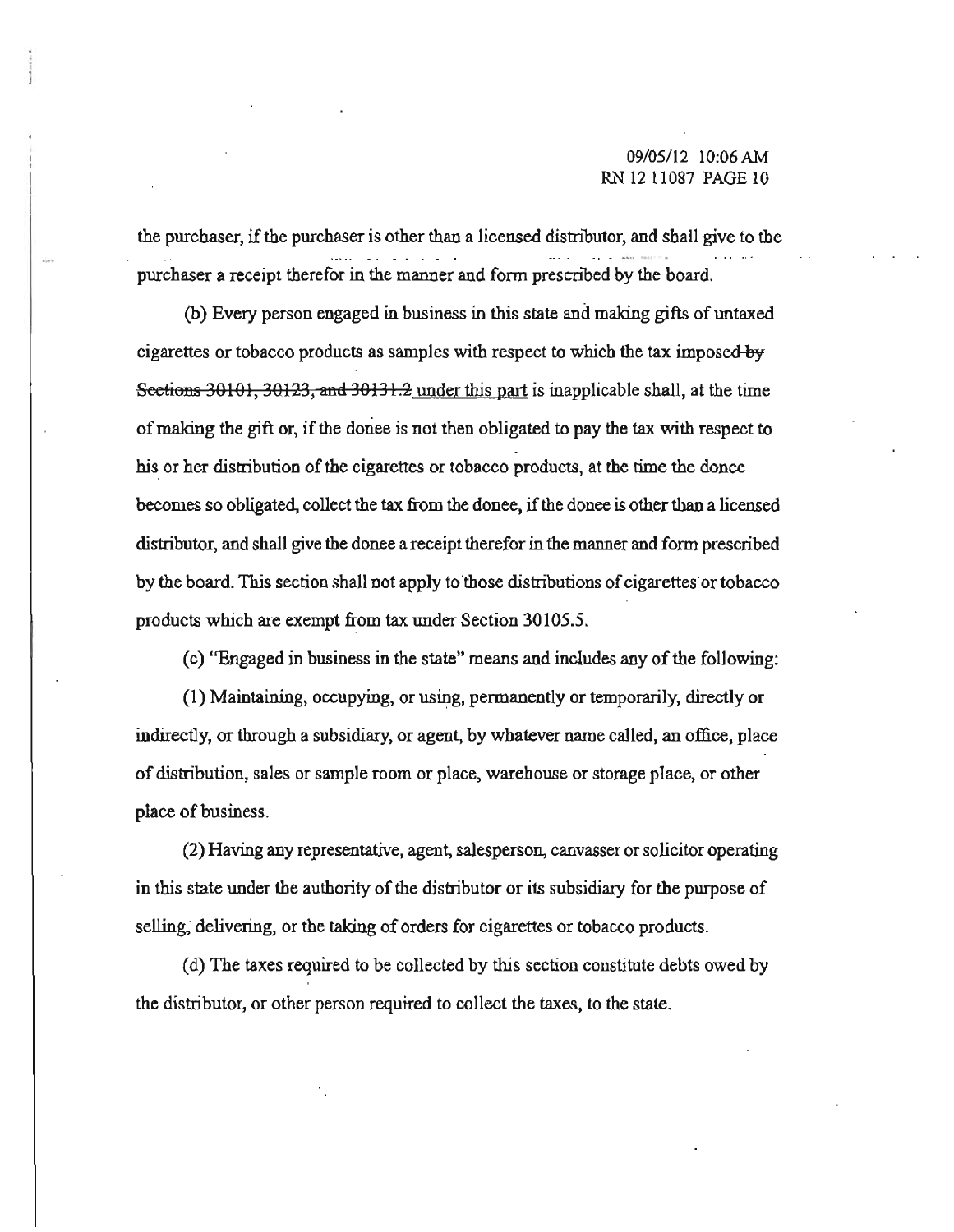SEC. 13. Article 2.5 (commencing with Section 30130.5) is added to Chapter 2 of Part 13 of Division 2 of the Revenue and Taxation Code, to read:

Article 2.5. Cigarette and Tobacco Products Excise Tax

30130.5. The following definitions apply for purposes ofthis article:

**(a) "Cigarette" has the same meaning as in Section 30003,** a~ **it read on January**  1,2012.

(b) "Tobacco products" includes, but is not limited to, all forms of cigars, smoking. **tobacco, chewing tobacco, snuff, and any other articles or products made of, or containing at least 50 percent of, tobacco, but does not include cigarettes.** 

**30130.6. In addition to any other tax imposed under this part, an excise tax is hereby imposed upon every distributor of cigarettes at the rate of twelve and one-half**  mills (\$0.0125) for each cigarette distributed on and after the operative date of the **measure adding this article.** 

30130.7. (a) Every dealer and wholesaler, for the privilege of holding or storing **cigarettes for sale, use, or consumption, shall pay a floor stock tax for each cigarette**  in his or her possession or under his or her control in this state at 12:01 a.m. on the **operative date of the measure adding this article at the rate of twelve and one-half mills** (\$0.0125) for each cigarette.

(b) Every dealer and wholesaler shall file a return with the State Board of **Equalization on or before the first day of the first calendar quarter commencing more than 180 days after the effective date ofthis section on a fonn prescribed by the board,**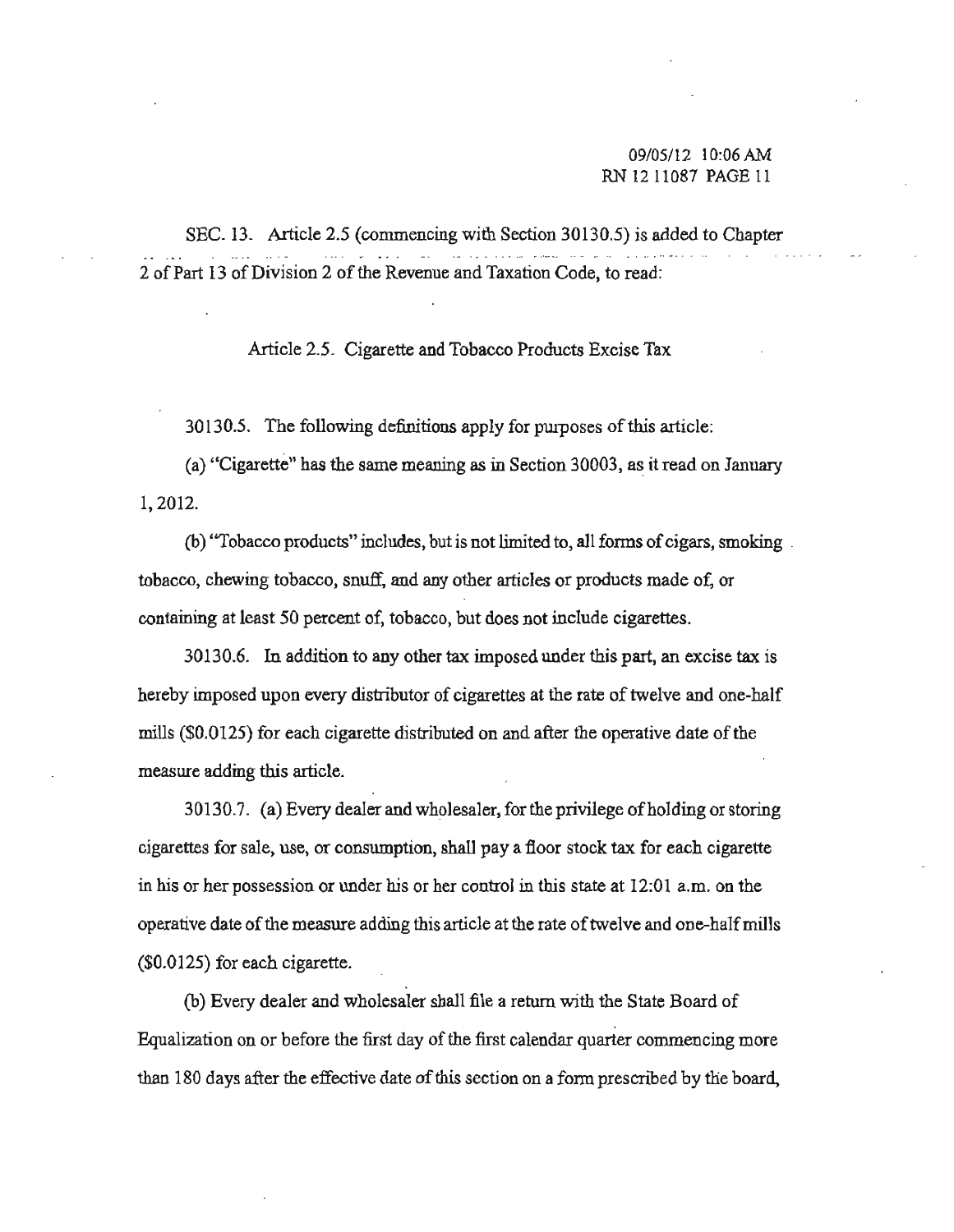showing the number of cigarettes in his or her possession or under his or her control at  $12:01$  a.m. on the first day of the first calendar quarter commencing more than 90 days after the effective date of this section. The amount of tax shall be computed and **shown on the return.** 

 $(c)$  (1) Every licensed cigarette distributor, for the privilege of distributing **cigarettes and for holding or storing cigarettes for sale, use, or conswnption, shall pay a cigarette indicia adjustment tax for each California cigarette tax stamp that is affixed to any package of cigarettes and for each unaffixed California cigarette tax stamp in his or her possession or under his or ber control at 12:01 a.m. on the first day** of the **first calendar quarter commencing more than 90 days after the effective date of this section at the following rates:** 

 $(A)$  Three hundred twelve and one-half mills (\$0.3125) for each stamp bearing **the designation "25 ."** 

(B) Twenty-five cents (\$0.25) for each stamp bearing the designation "20."

(C) One hundred twenty-five mills (\$0.125) for each stamp bearing the designation "10."

(2) Every licensed cigarette distributor shall file a return with the board on or before the first day of the first calendar quarter commencing 180 days after the operative date of the measure adding this article on a form prescribed by the board, showing the number of stamps described in subparagraphs  $(A)$ ,  $(B)$ , and  $(C)$ , of paragraph (1). The amount of tax shall be computed and shown on the return.

30130.9. (a) The taxes imposed under this article shall be administered and **collected in accordance with this part.**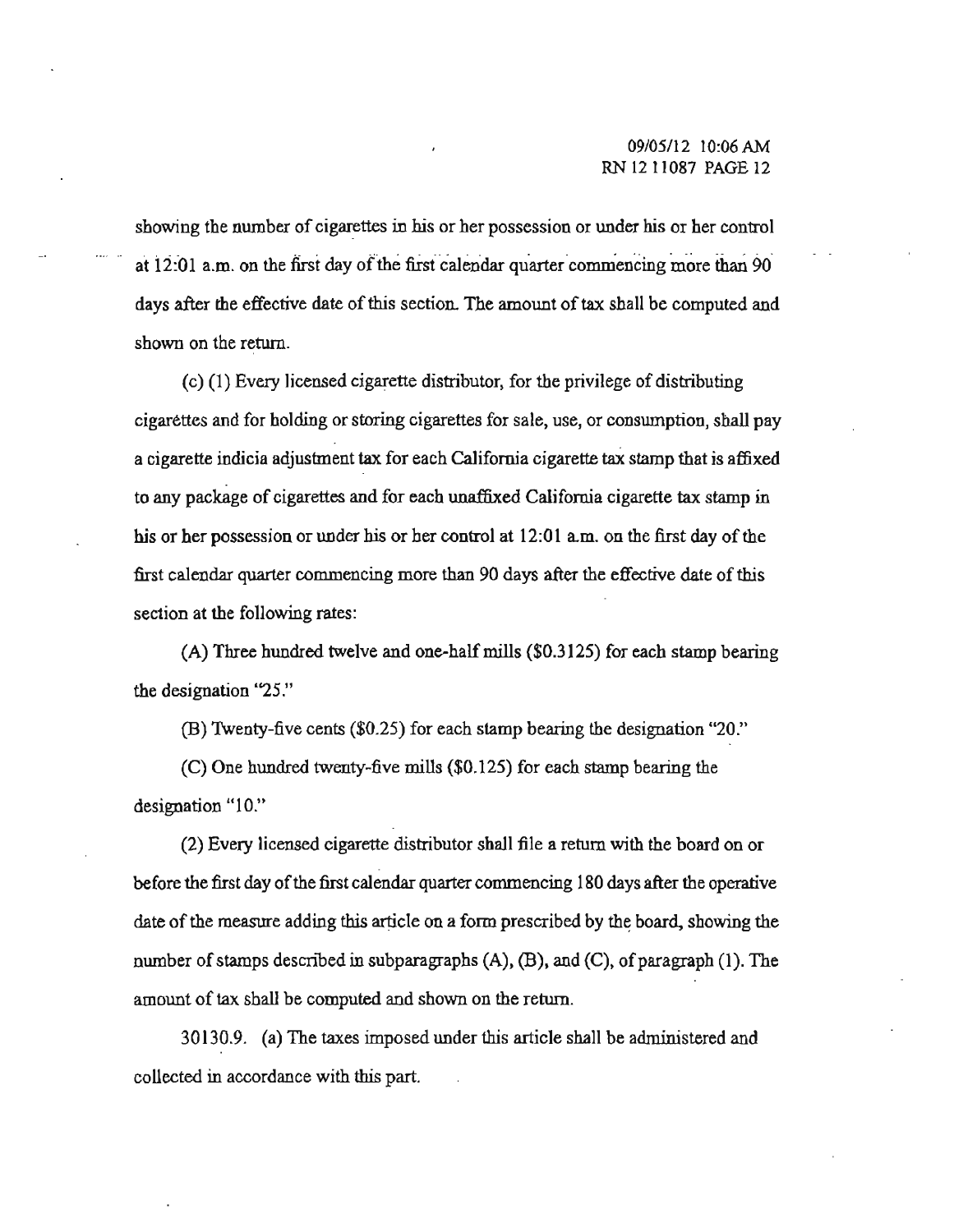**(b) All revenues, less refunds and costs of administration, derived from a tax**  . . . imposed pursuant to this article shall be deposited in the Restore Public Postsecondary Education Fund, established pursuant to Section 60626.5 of the Education Code.

**SEC. 14. Section 30181** ofthe **Revenue and Taxation Code is amended to read: 30181. (a) When any tax imposed upon cigarettes underA."tiele 1 (eemmenemg:**  with Section 30101), Artiele 2 (commencing with Section 30121), and Artiele 3 (commencing with Section 30131) of Chapter 2 this part is not paid through the use **ofstamps or meter impressions, the tax shall be due and payable monthly on or before**  the 25th day of the month following the calendar month in which a distribution of cigarettes occurs, or in the case of a sale of cigarettes on the facilities of a common **carrier for which the tax is imposed pursuant to Section 30104, the tax shall be due**  and payable monthly on or before the 25th day of the month following the calendar month in which a sale of cigarettes on the facilities of the carrier occurs.

(b) Each distributor of tobacco products shall file a return in the form, as **prescribed by the board, which may include, but not be limited to, electronic media**  respecting the distributions of tobacco products and their wholesale cost during the **preceding month, and any other information as the board may require to carry out this**  part. The return shall be filed with the board on or before the 25th day of the calendar **month following the close** of the **monthly period for which it relates, together with** a remittance payable to the board, of the amount of tax, if any, due under Article 2 (commencing with Seetion 30121) or Article 3 (commencing with Seetion 30131) of  $\epsilon$  Chapter  $2$  this part for that period.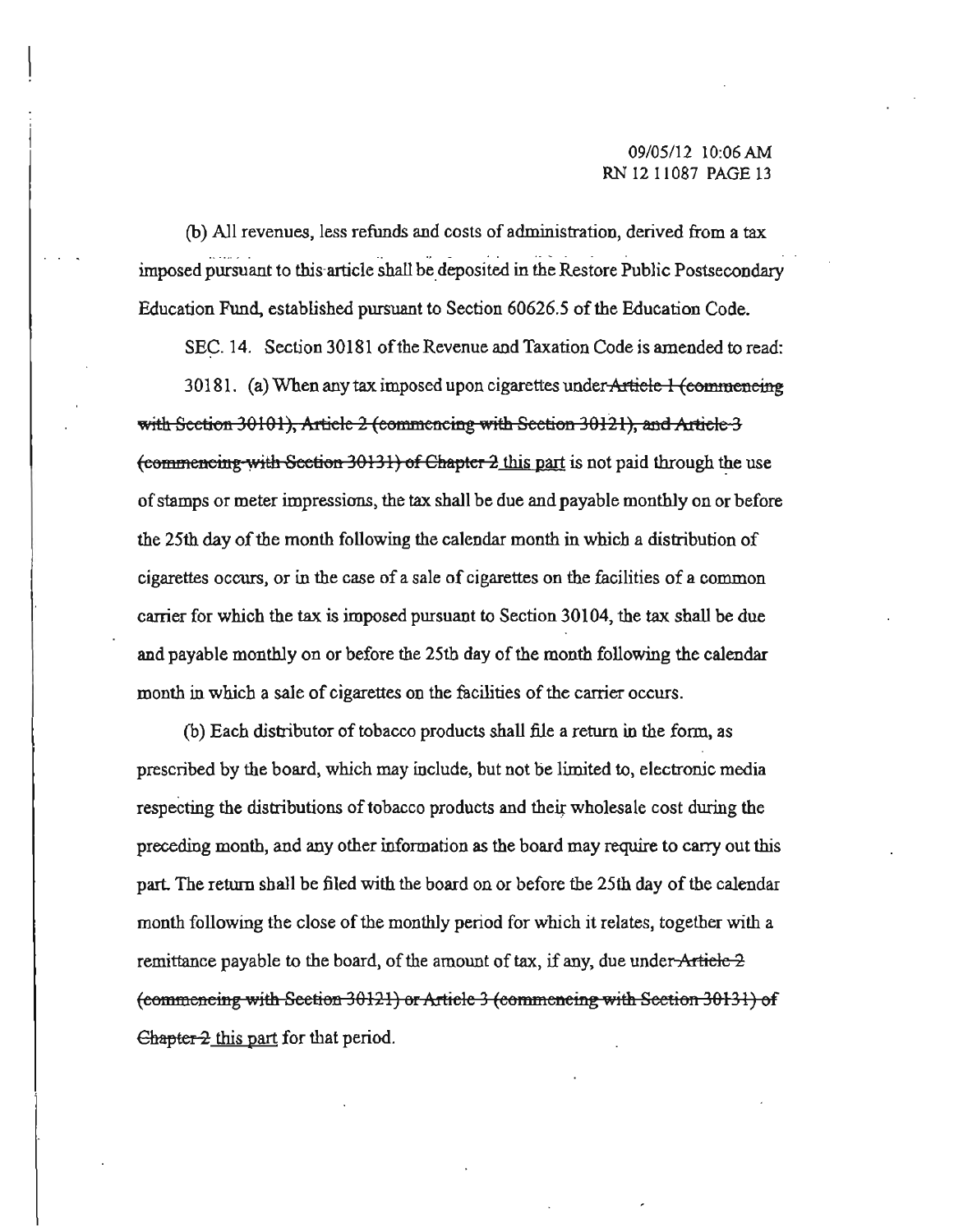(c) To facilitate the administration of this part, the board may require the filing of the returns for longer than monthly periods.

(d) Returns shall be authenticated in a form or pursuant to methods as may be prescribed by the board.

(e) This section shall become operative on January 1,2007.

SEC. IS. Chapter 5.8 (commencing with Section 32231) is added to Part 14 of Division 2 of the Revenue and Taxation Code, to read:

**CHAPTER 5.8. ADDIT'IONAL SURTAX ON BBER, WINE, AND DISTILLED SPIRITS** 

## Article I. Imposition of the Surtax

32231. An excise surtax is hereby imposed upon all beer and wine sold in this **state by a manufacturer, winegrower, or importer, and upon all distilled spirits sold in this state by amanufacturer, distilled spirits manufacturer's agent, brandy manufat:turer, winegrower, importer, rectifier, wholesaler, common carrier with respect to distiUed spirits sales made upon boats, trains, and airplanes, or persons licensed to sell distilled spirits upon boats, trams, and airplanes, aod upon sellers** ofbeer, **wine, or distilled spirits with respect to which no tax has been paid within areas over which the United States government exercises jurisdiction, at the following rates:** 

(a) On all beer, five cents (\$0.05) per gallon and at a proportionate rate for any other quantity.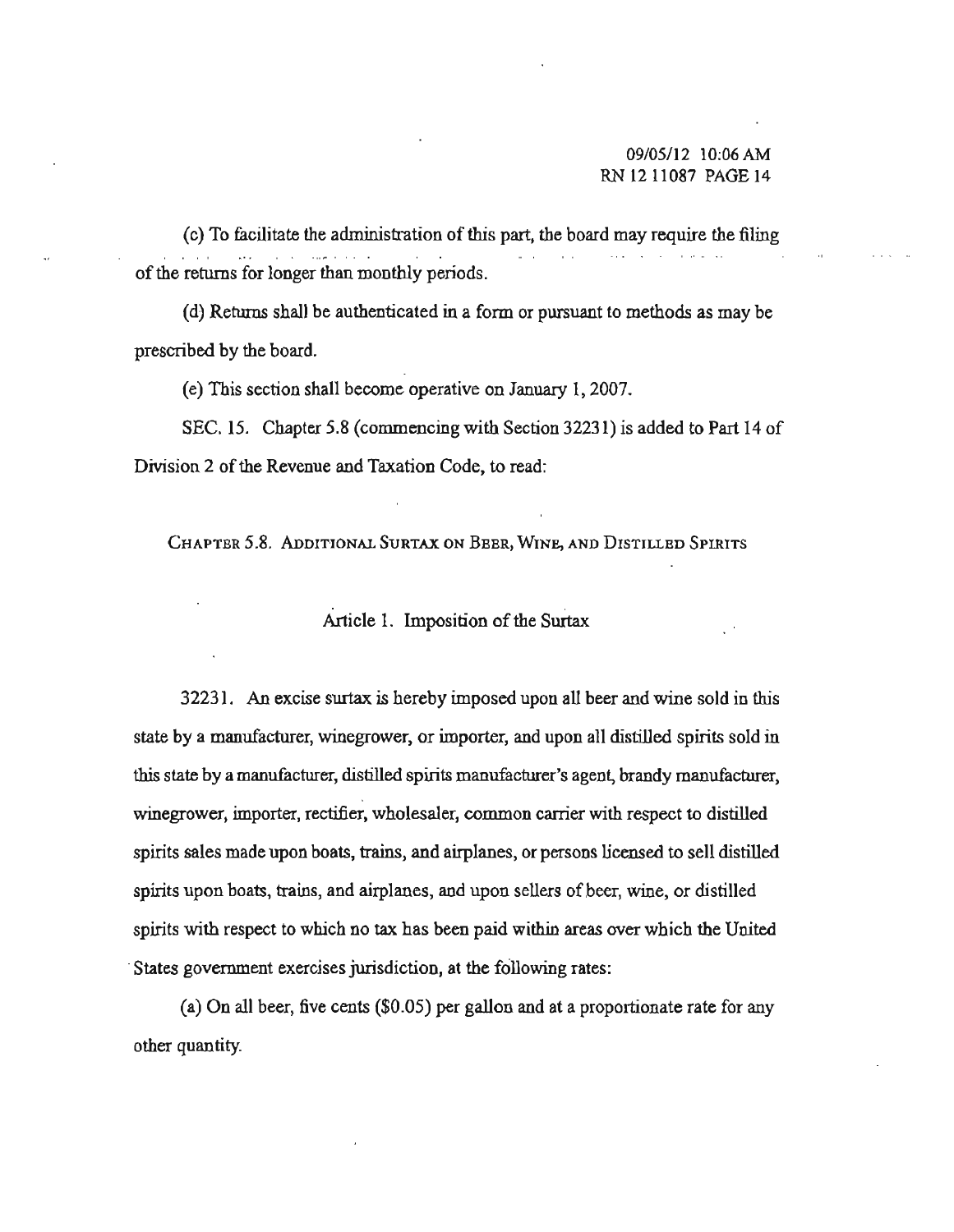(b) On all still wines containing not more than 14 percent of absolute alcohol by **volume, five cents (\$0.05) per wine gallon and at a proportionate rate for any other**  quantity.

(c) On all still wines containing more than 14 percent of absolute alcohol by **volume, five cents (\$0.05) per wine gallon and at a proportionate rate for any other**  quantity.

(d) On champagoe, sparkling wine, excepting sparkling hard cider, whether naturally or artificially carbonated, eight cents (\$0.08) per wine gallon and at a **proportionate rate for any other quantity.** 

(e) On sparkling hard cider, five cents (\$0.05) peT wine gallon and at a proportionate rate for any other quantity.

(I) On all distilled spirits of proof strength or less, eighty-three cents (\$0.83) per **wine gallon and at a proportionate rate for any other quantity.** 

(g) On all distilled spirits in excess of proof strength, one dollar and sixty-five cents (\$1.65) per wine gallon and at a proportionate rate for any other quantity.

**32232. Except with respect to beer and wine.in the internal revenue bonded premises ofa manufacturer, and except with respect to distilled spirits in the possession of a distilled spirits manufacturer, disti11ed spirits manufacturer's agent, brandy manufacturer, rectifier, wholesaler, or common carrier licensed to sell distilJed spirits onboard boats, trains, and airplanes, floor stock taxes are hereby imposed in amounts**  equal to the surtaxes imposed by Section 32231 upon all alcoholic beverages upon **which the surtaxes have not been paid, that are in the possession or under the control**  .**of every person licensed under Division 9 (commencing with Section 23000) of the**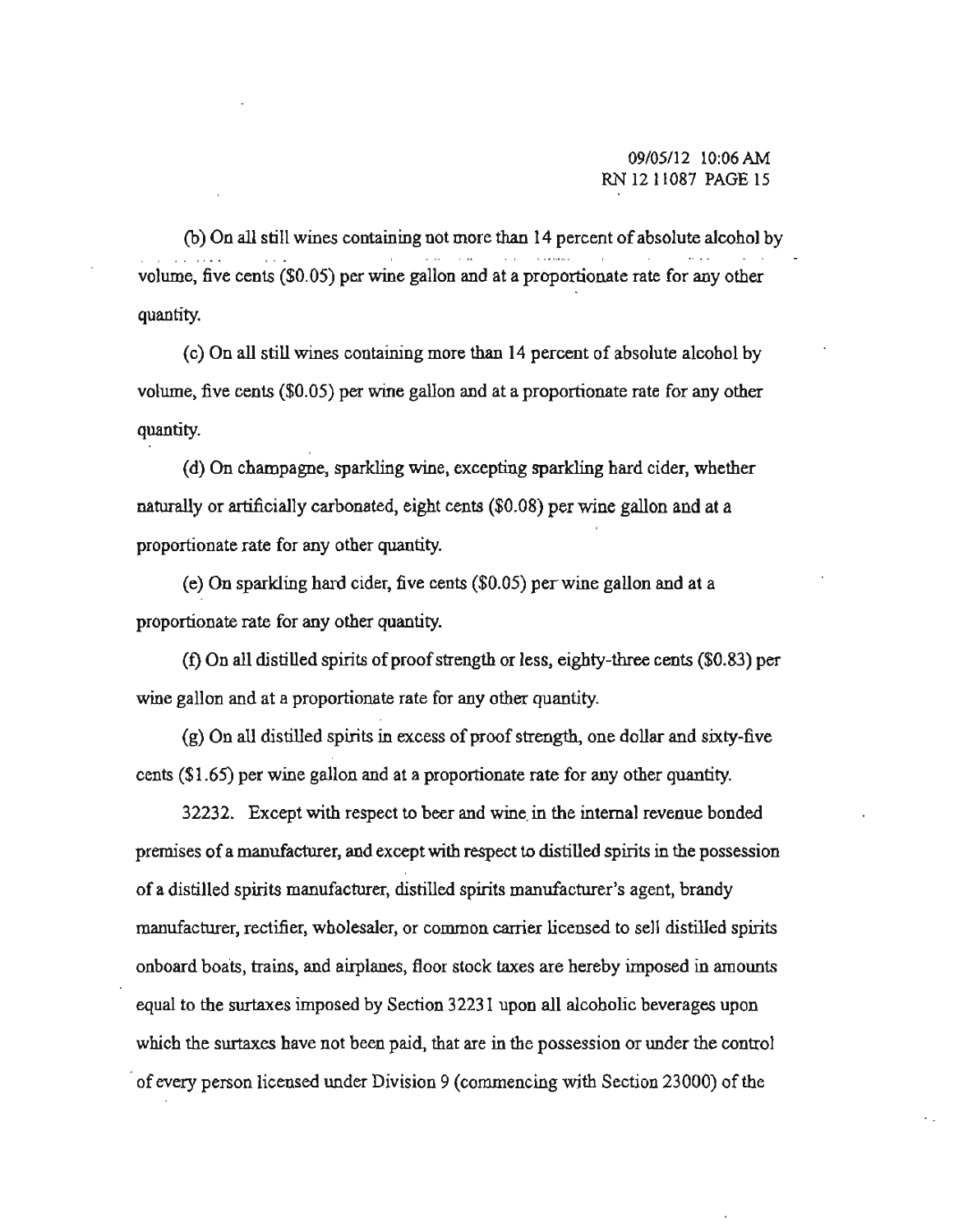#### 09105112 10:06 AM RN 12 11087 PAGE 16

Business and Professions Code at 2:01 a.m. on the operative date of the measure adding this chapter. On or before six weeks after the date upon which the measure adding this chapter becomes operative, each person subject to the tax imposed by this section shall prepare and file with the State Board of Equalization, on a form prescribed by the board, a return showing the amount of units of beer, wine, champagne, sparkling wine, sparkling hard cider, and distilled spirits possessed by him or her at 2:01 a.m. on the date upon which the measure adding this chapter becomes operative, that are subject to the tax imposed by this section, and any other information the board deems necessary for the proper administration of this chapter. The taxpayer shall deliver the return, together with a remittance of the tax due, to the office of the board on or before six weeks after the date upon which the measure adding this chapter becomes operative.

32233. The taxes imposed by this chapter are in addition to any other tax imposed under this part.

32234. All of the provisions of this part relating to excise taxes, with the exception of those contained in Chapter 10 (commencing with Section 32501), shall apply to the taxes imposed by this article, to the extent that those provisions are not inconsistent with this article.

#### Article 2. Disposition of Proceeds

32235. All surtaxes, interest, and penalties imposed and required to be paid under this chapter, less refunds, shall be made in remittances to the State Board of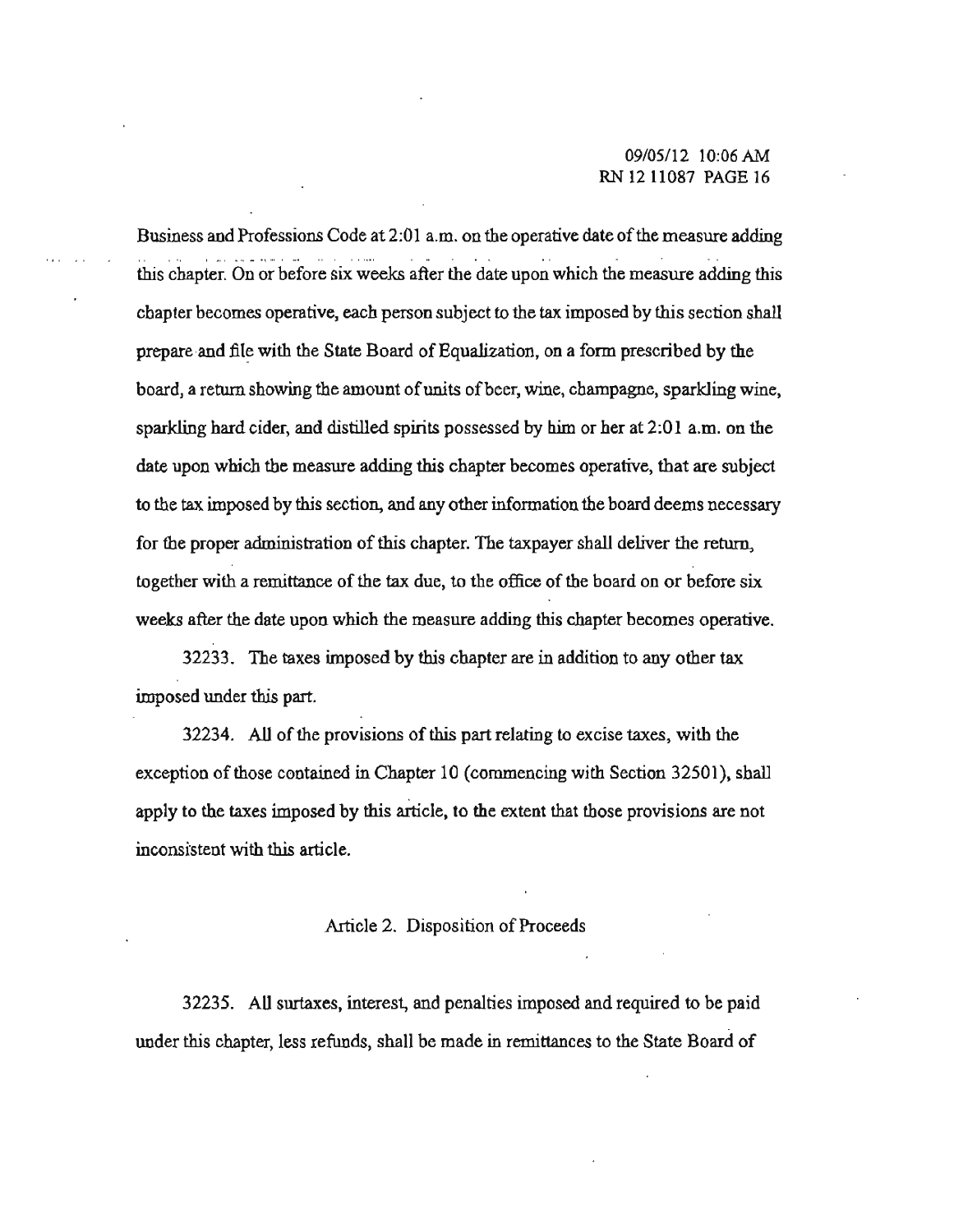Equalization and shall be deposited in the Restore Public Postsecondary Education Fund, as established pursuant to Section 60626.5 of the Education Code.

32236. The State Board ofEqualization shall be reimbursed for administrative **and implementation costs in an amount that is less than 1 percent of the proceeds**  collected pursuant to Article I (commencing with Section 32231) ofthis chapter.

SEC. 16. Section 60050 of the Revenue and Taxation Code is amended to read:

60050. (a) (I) A tax of eighteen cents (\$0.18) is hereby imposed upon each gallon of diesel fuel subject to the tax in Sections 60051, 60052, and 60058.

(2) If the federal fuel tax is reduced below the rate of fifteen cents  $(\$0.15)$  per gallon and federal financial allocations to this statc for highway and exclusive public **mass transit guideway purposes are reduced or eliminated correspondingly, the tax**  rate imposed by paragraph (I), including any reduction or adjustment pursuant to subdivision (b), on and after the date of the reduction, shall be increased by an amount so that the combined state rate under paragraph (1) and the federal tax rate per gallon **equal what it would have been in the absence of the federal reduction.** 

(3) If any person or entity is exempt or partially exempt from the federal fuel **tax at the time of a reduction, the person or entity shall continue to be exempt under this section.** 

(b) (1) On July 1, 2011, the tax rate specified in paragraph (1) of subdivision (a) shall be reduced to thirteen cents (\$0.13) and every July I thereafter shall be adjusted pursuant to paragraphs (2) and (3).

(2) For the  $2012-13$  fiscal year and each fiscal year thereafter, the board shall, on or before March 1 of the fiscal year immediately preceding the applicable fiscal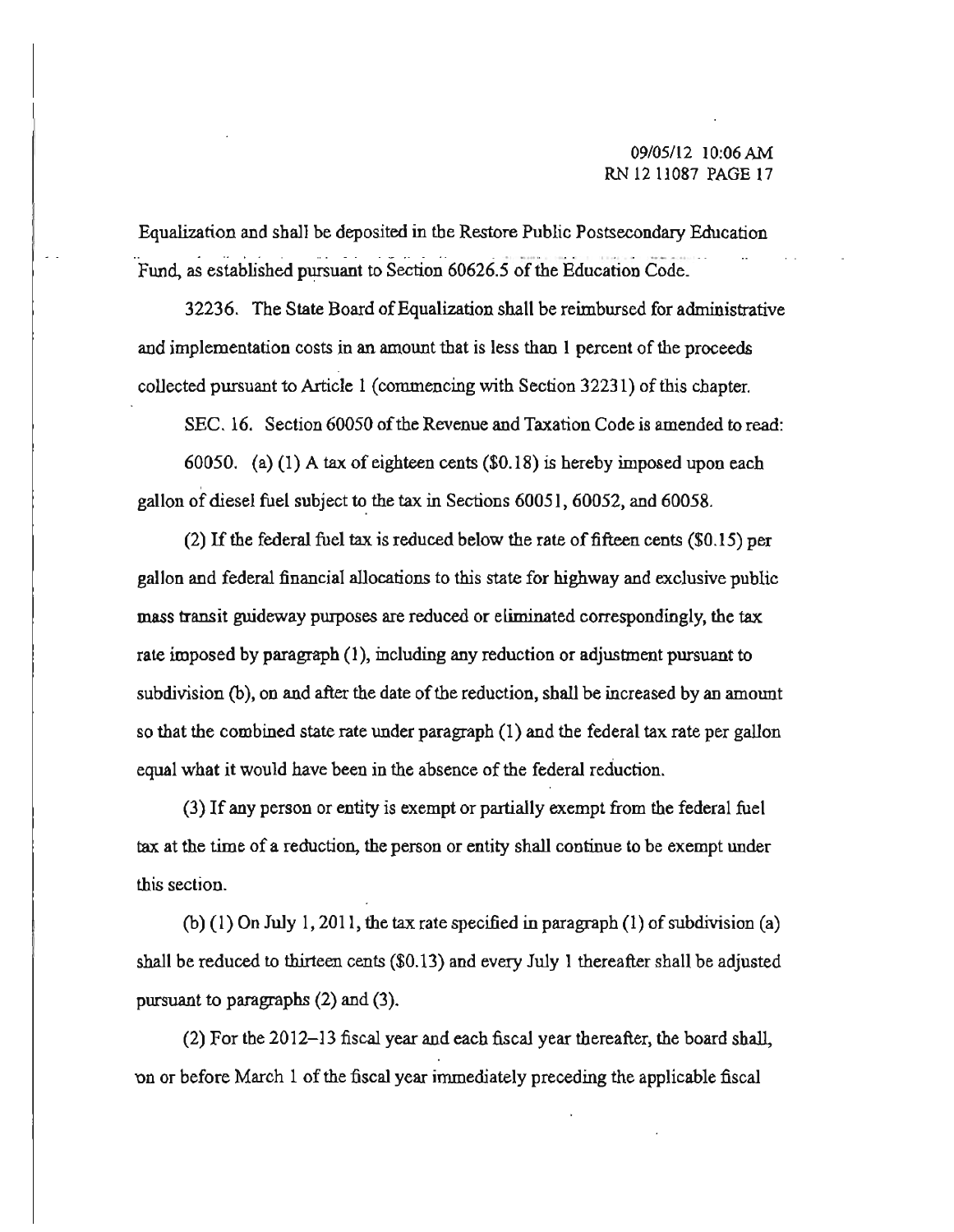#### 09/05112 IO;06AM RN 12 11087 PAGE 18

**year, adjust the rate reduction in paragraph (1) in that manner as to result in a revenue**   $\mathbf{r}$ loss attributable to paragraph  $(1)$  that will equal the amount of revenue gain attributable to Sections 6051.8 and 6201.8, based on estimates made by the board, and that rate **shall be effective during the state's next fiscal year.** 

**(3) In order to maintain revenue neutrality for each year, beginning with the rate**  adjustment on or before March I, 2013, the adjustment under paragraph (2) sball take **into account the extent to which the actual amount of revenues derived pursuant to**  Sections 6051.8 and 6201.8 and the revenue loss attributable to this subdivision resulted in **a net revenue gain or loss for the fiscal year ending prior to the rate adjustment date on or before March 1.** 

(4) The intent of paragraphs (2) and (3) is to ensure that the act adding this subdivision and Sections 6051.8 and 6201.8 does not produce a net revenue gain in **state taxes.** 

**(e) On and after the operative date** of the **meastrre adding this subdivision. in**  addition to the tax imposed by subdivisions (a) and (b), a tax is hereby imposed upon each gallon of diesel fuel, subject to the tax in Sections 60051. 60052. and 60058. in an amount equal to two and one-half cents  $(\$0.025)$  per gallon.

SEC. 17. Section 60050.2 is added to the Revenue and Taxation Code, to read:

60050.2. (a) For the privilege of storing for the purpose of sale, each blender, wholesaler, and retailer owning 1,000 gallons or more of tax-paid diesel fuel at 12:00 midnight on the day before the operative date of the measure adding this section, shall **pay a storage tax equal to the increase that occurred in the rate of tax pursuant to**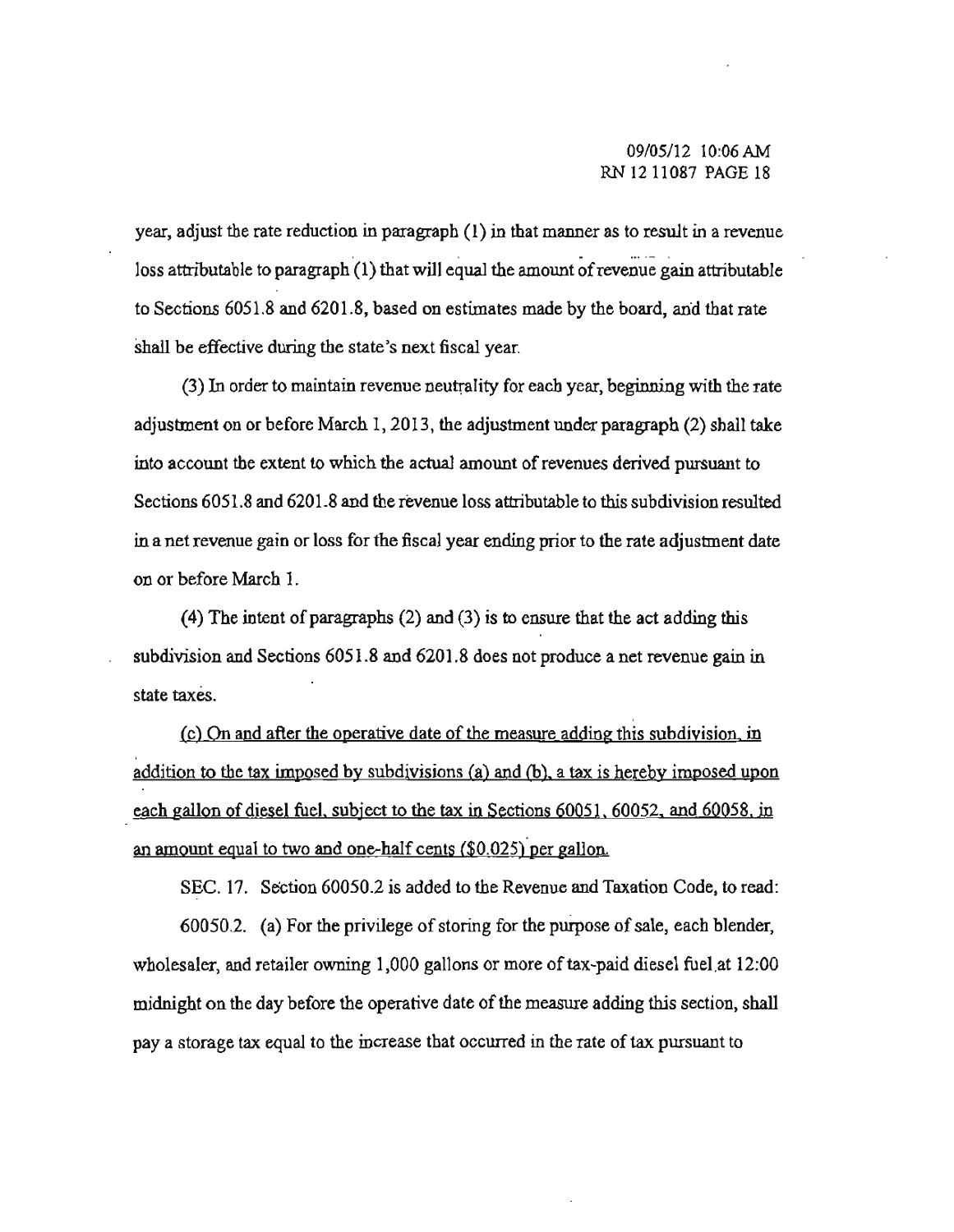subdivision (c) of Section 60050 on each gallon of tax-paid diesel fuel in storage **according to the volumetric measure thereof.** 

(b) For purposes of subdivision  $(a)$ :

(I) "Owning" means having title to the diesel fuel.

(2) "Retailer" means a person that sells diesel fuel in this state to a person that **subsequently uses the diesel fuel.** 

(3) "Storing" includes the possession in a storage facility, except an approved  $t$ erminal or refinery, or a container of any kind, including railroad tank cars and truck orttailer cargo tanks, oftax-paid diesel fuel as well as the tax-paid diesel fuel purchased from and invoiced by the seller prior to the operative date of the measure adding this paragraph and in transit on that date.

(4) "Wholesaler" means a person that sells diesel fuel in this state for resale to a retailer or to a person that is not a retailer and subsequently uses the diesel fuel.

SEC. 18. Section 60651.1 is added to the Revenue and Taxation Code, to read:

60651.1. Notwithstanding Section 60651, all revenues, less refunds and costs **of administration, derived from the taxes imposed pursuant to subdivision (c) of Section** 60050 and Section 60050.2 shall be deposited in the Restore Public Postsecondary Education Fund, as established pursuant to Section 60626.5 of the Education Code.

SEC. 19. The provisions of this measure are severable. If any provision of this **measure or its application is held invalid, that invalidity shall Dot affect other provisions**  or applications that can be given effect without the invalid provision or application.